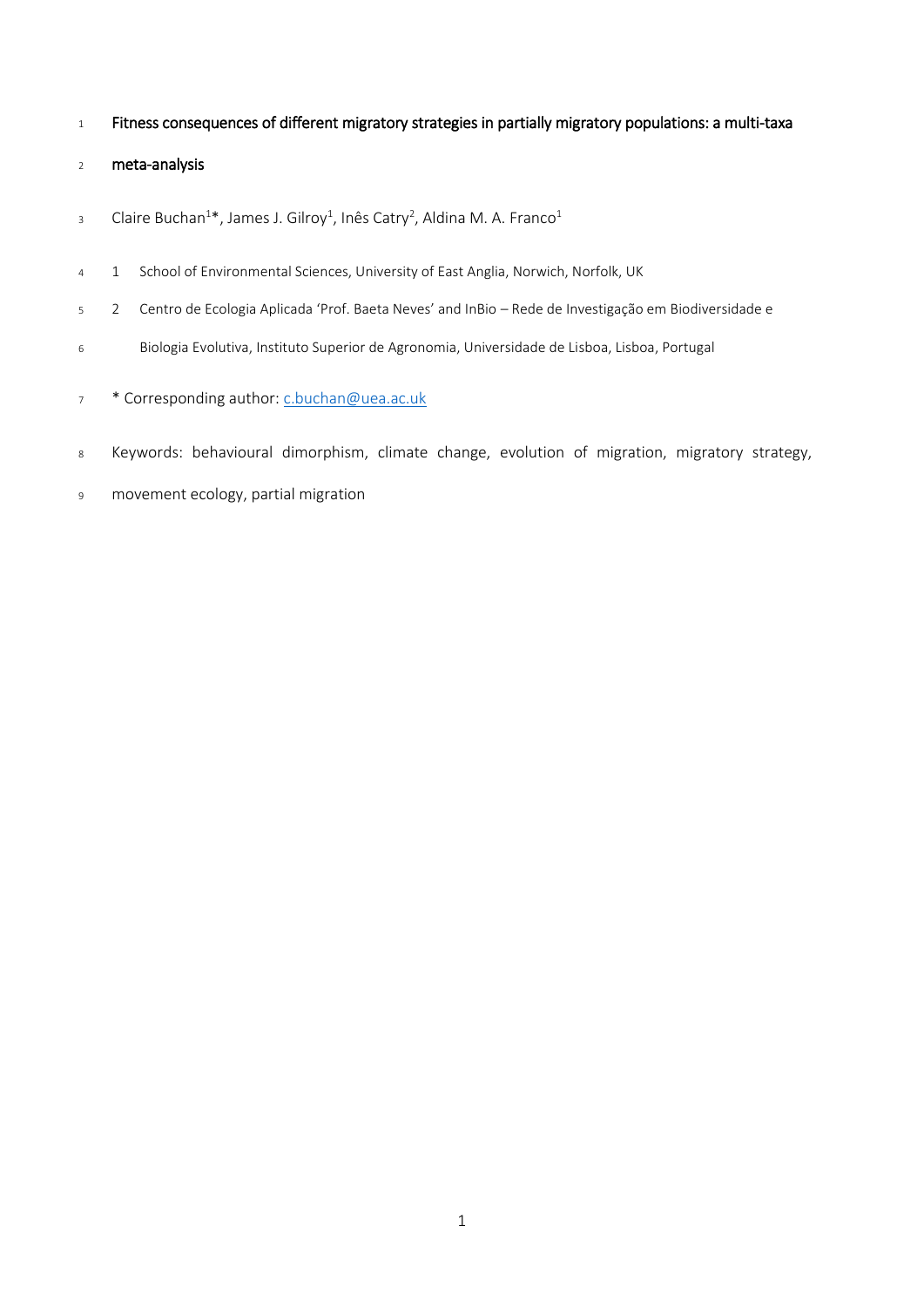## ABSTRACT

| 11 | 1.            | Partial migration – wherein migratory and non-migratory individuals exist within the same population –     |
|----|---------------|------------------------------------------------------------------------------------------------------------|
| 12 |               | represents a behavioural dimorphism; for it to persist over time, both strategies should yield equal       |
| 13 |               | individual fitness. This balance may be maintained through trade-offs where migrants gain survival         |
| 14 |               | benefits by avoiding unfavourable conditions, while residents gain breeding benefits from early access     |
| 15 |               | to resources.                                                                                              |
| 16 | 2.            | There has been little overarching quantitative analysis of the evidence for this fitness balance. As       |
| 17 |               | migrants - especially long-distance migrants - may be particularly vulnerable to environmental change,     |
| 18 |               | it is possible that recent anthropogenic impacts could drive shifts in fitness balances within these       |
| 19 |               | populations.                                                                                               |
| 20 | 3.            | We tested these predictions using a multi-taxa meta-analysis. Of 2939 reviewed studies, 23 contained       |
| 21 |               | suitable information for meta-analysis, yielding 129 effect sizes.                                         |
| 22 | 4.            | Of these, 73% (n=94) reported higher resident fitness, 22% (n=28) reported higher migrant fitness, and     |
| 23 |               | 5% (n=7) reported equal fitness. Once weighted for precision, we found balanced fitness benefits across    |
| 24 |               | the entire dataset, but a consistently higher fitness of residents over migrants in birds and herpetofauna |
| 25 |               | (the best-sampled groups). Residency benefits were generally associated with survival, not breeding        |
| 26 |               | success, and increased with the number of years of data over which effect sizes were calculated,           |
| 27 |               | suggesting deviations from fitness parity are not due to sampling artefacts.                               |
| 28 | 5.            | A pervasive survival benefit to residency documented in recent literature could indicate that increased    |
| 29 |               | exposure to threats associated with anthropogenic change faced by migrating individuals may be shifting    |
| 30 |               | the relative fitness balance between strategies.                                                           |
| 31 | <b>RÉSUMÉ</b> |                                                                                                            |
|    |               |                                                                                                            |
| 32 | 1.            | La migration partielle - dans laquelle les migrants et les résidents existent dans une seul population -   |

 représente un dimorphisme comportemental; pour qu'elles persiste au fil du temps, les deux stratégies doivent conférer la même valeur adaptive (fitness) individuelle. Cet équilibre peut être maintenu par un compromis où les migrants obtiennent des bénéfices de survie en évitant des conditions défavorables, tandis que les résidents obtiennent des avantages reproductifs grâce á un accès précoce aux ressources.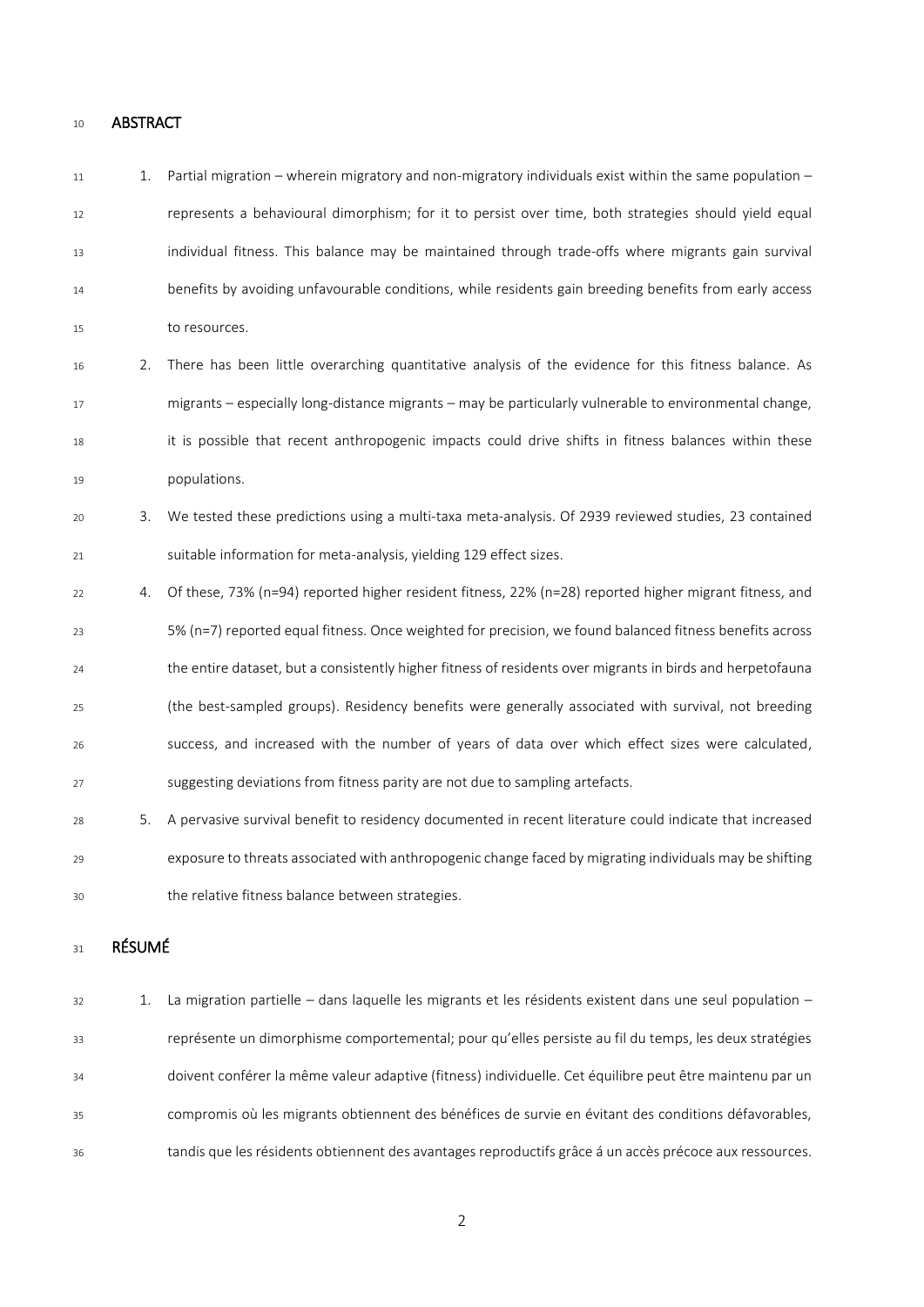2. Peu d'analyses quantitatives ont été entreprise sur les preuves de cet équilibre de fitness. Étant donné que les migrants – en particulier les migrants de longue distance – peuvent être particulièrement vulnérables aux changements environnementaux, il est possible que les impacts anthropiques récents puissent entraîner une modification dans l'équilibre de fitness au sein de ces populations.

- 3. Nous avons testé ces prédictions en utilisant une méta-analyse multi-taxa. Sur 2939 études examinées, 23 contenaient des informations appropriées pour la méta-analyse, donnant 129 tailles d'effet.
- 4. Parmi eux, 73% (n = 94) ont déclaré un fitness supérieur pour les résidents, 22% (n = 28) un fitness supérieur pour les migrants, et 5% (n = 7) une égalité de fitness entre les deux. Après avoir pondéré les données par la précision, nous avons trouvé des avantages équilibrés sur le fitness sur l'ensemble des données, mais parmi les oiseaux et l'herpétofaune (les groupes les mieux échantillonnés), de manière cohérente, les résidents étaient associés à un meilleur fitness comparé à celle des migrants. Les bénéfices d'être résident étaient associés à la survie, et non au succès reproductif, et augmente avec le nombre d'années de données pendant lesquelles la taille d'effet a été calculé; cela suggérerait que les écarts par rapport à la parité de fitness ne sont pas dus à des artefacts d'échantillonnage.
- 5. Cet avantage de survie pour les résidents, documenté dans la littérature récente, pourrait indiquer qu'une exposition accrue aux menaces associées aux changements anthropiques rencontrés par les individus migrateurs pourrait modifier l'équilibre entre les stratégies.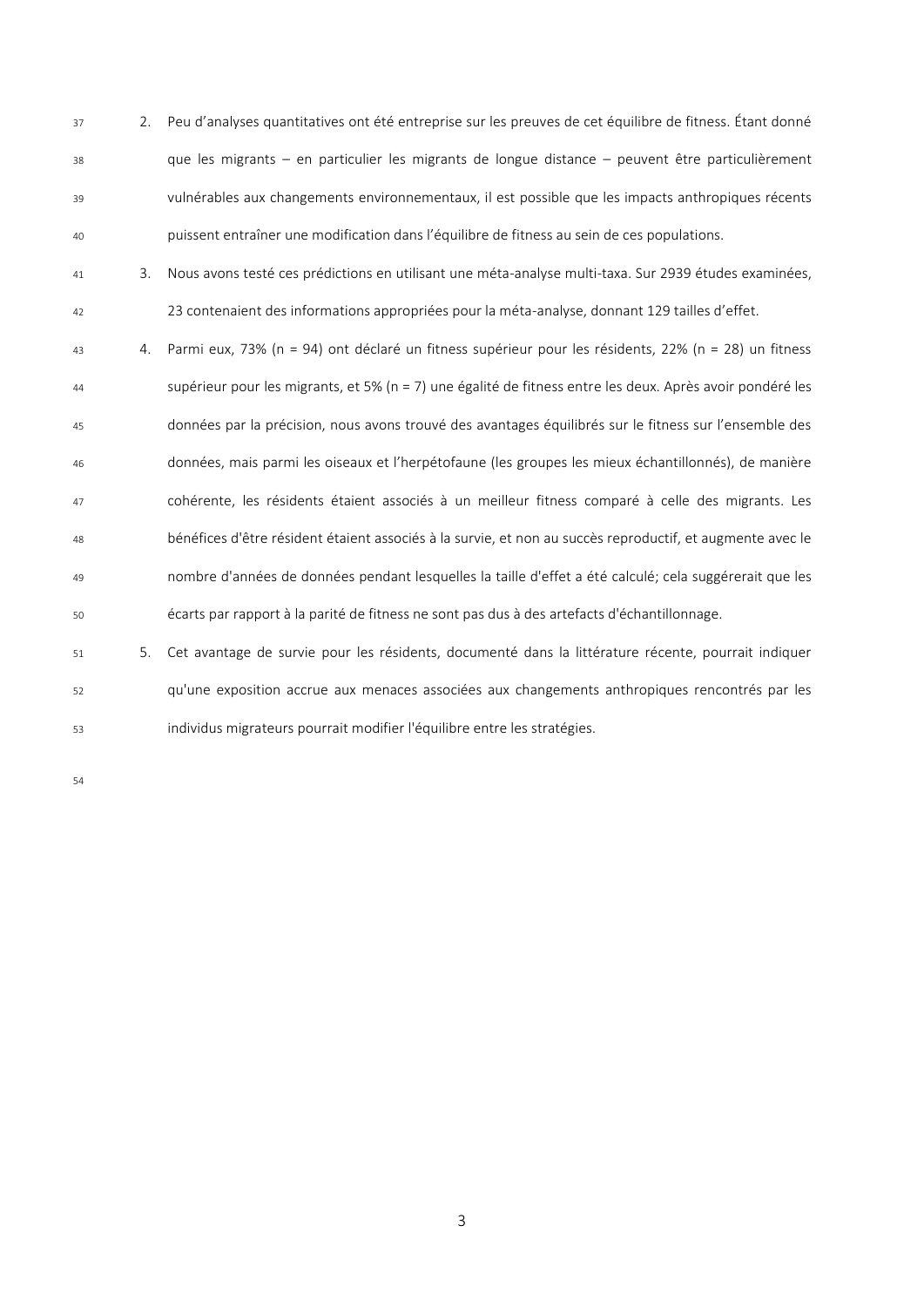### **INTRODUCTION**

 Migratory species are found across all major taxonomic groups (Dingle and Drake, 2007), an increasing number of which are recognised as partial migrants (Chapman *et al.*, 2011b; Meller *et al.*, 2016; Reid *et al.*, 2018), wherein migratory and non-migratory individuals exist within the same population of a species (Lundberg, 1988; Chapman *et al.*, 2011a). Previously underrepresented in migration literature (Sekercioglu, 2010; Chapman *et al.*, 2011a), partial migration has seen an increase in published studies only in recent years (Meller *et al.*, 2016) – at least in part owing the greater empirical research enabled by advances in tracking technologies (Chapman *et al.*, 2011b, 2011a; Reid *et al.*, 2018). The emergence 63 of rigorous study on this topic represents an opportunity to address unanswered questions surrounding the evolution and maintenance of partial migration (and behavioural polymorphisms in general), the ecological consequences of different migratory patterns and the evolution of migration itself (Sekercioglu, 2010; Chapman *et al.*, 2011b).

 Migratory behaviours typically arise where temporary spatial displacement is an advantageous response to environmental variation (Dingle, 1980; Alerstam, Hedenström and Åkesson 2012). The potential costs of migration are high: migratory individuals may encounter unfamiliar environments with novel threats, as well as the energetic costs of movement (Wikelski *et al.*, 2003), predation risks (Lindström, 1989; Ydenberg *et al.*, 2004), and temporal investment to the detriment of time otherwise invested in breeding fitness (Alerstam *et al.*, 2012). The biological processes underlying the evolution of migration are little known (Griswold, Taylor and Norris, 2010; Vélez-Espino, McLaughlin and Robillard, 2013; Townsend *et al.*, 2018), but in order to have evolved, migration must – in sufficient instances – offer a benefit relative to not migrating ('residency' hereafter) to either breeding success or survival (Lundberg, 1988; Griswold et al. 2010; McKinnon *et al.*, 2010; Zúñiga *et al.*, 2017).

77 Partial migration represents a behavioural dimorphism; in order for it to be maintained, either the two strategies yield equivalent fitness returns – an evolutionary stable state – or they confer overall balanced relative benefits which differ according to circumstance, known as a conditional strategy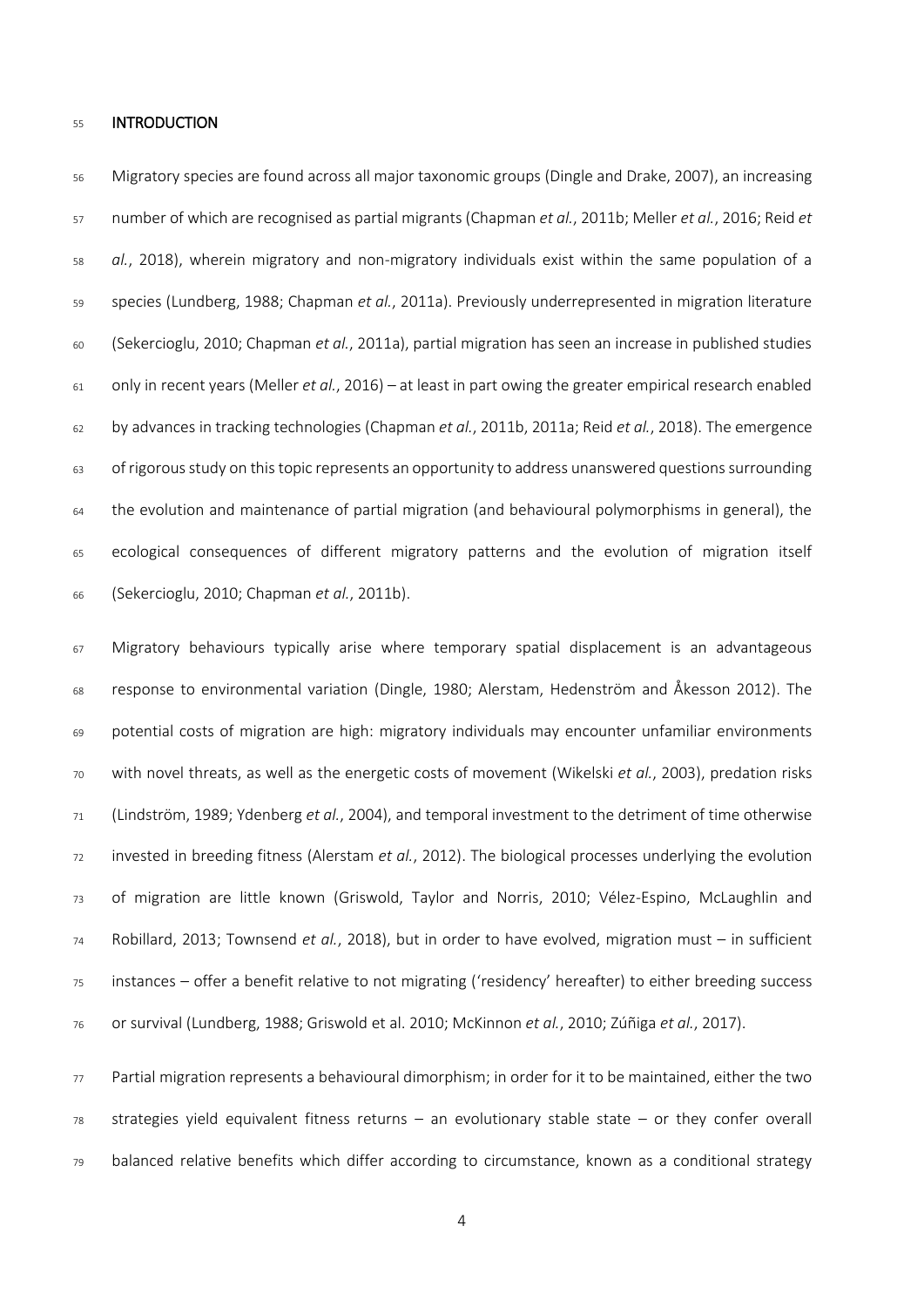(Lundberg, 1988; Chapman *et al.*, 2011b; Kokko, 2011). It follows, therefore, that in partially migratory populations residency may offer complementary fitness benefits to those offered by migration (Lundberg, 1988; Zúñiga *et al.*, 2017). In the case of conditional strategies, these may refer to individual states such as sex or body condition (Warkentin*,* James and Oliphant, 1990; Hegemann, Marra and Tieleman, 2015), or external conditions, such as population density (Grayson and Wilbur, 2009) or environmental conditions (Lack, 1968; Lundberg, 1987; Chapman *et al.*, 2011b; Meller *et al.*, 2016). 86 Additionally, the prevalence of each strategy within a population may itself influence the relative fitness benefits conferred by either (Lundberg, 1987; Kokko, 2011).

 Two of the main demographic parameters controlling population size are breeding success and survival (Lundberg, 1987; Griswold, Taylor and Norris, 2011)*,* though the extent of the influence of each parameter on population size may differ between populations (Morrison *et al.*, 2013)*.* Theories 91 surrounding the maintenance of partial migration have hypothesised that the balance of benefits between migration and residency hinges on differential advantages to survival versus breeding success between the strategies (Lundberg, 1988; Griswold *et al.*, 2010; Zúñiga *et al.*, 2017). These generally predict that migration confers survival benefit as it allows individuals to escape unfavourable climatic conditions and low resource abundance, while residency promotes breeding success through early access to better resources – such as territories or breeding locations (Lundberg, 1987; Chapman *et al.*, 2011b; Kokko, 2011). Although relative fitness benefits have been quantified in many partially migratory populations (Hansen, Aanes and Sæther, 2010; Hebblewhite and Merrill, 2011; Bai, Severinghaus and Philippart, 2012; Palacín *et al.*, 2017), the generality of this prediction across taxa has not been tested previously. Assessing the prevalence of fitness parity between migrants and residents – and any patterns evident in the deviation from this parity – has the potential to add to our understanding of the ontogeny of migratory behaviours, as well as shed light on how migratory species will respond to increasing anthropogenic threats.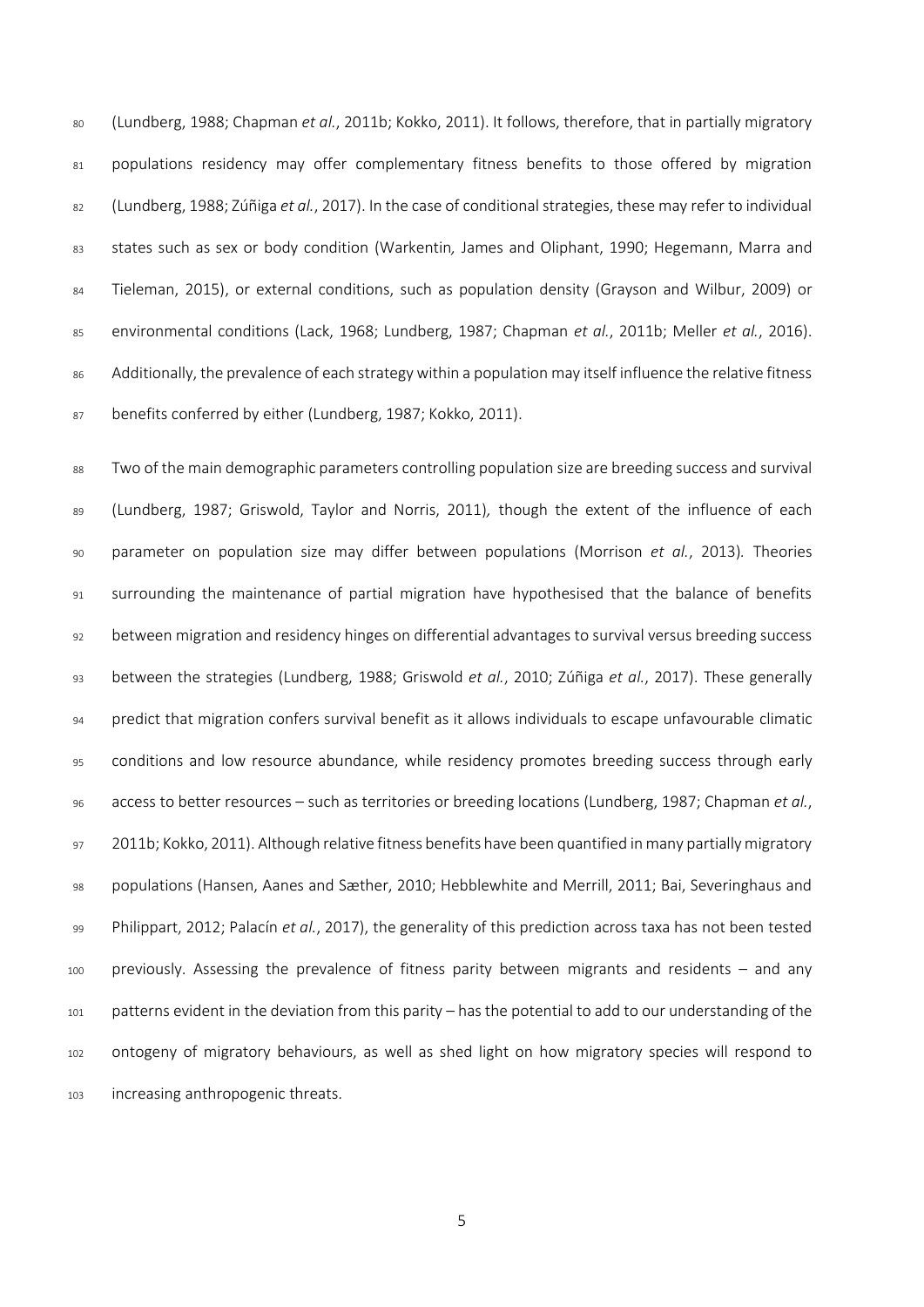Migratory individuals depend on a wide range of temporally and spatially distributed habitats and resources across the annual cycle, which is thought to expose migrants – especially long-distance migrants – to increased potential risks (Wilcove and Wikelski, 2008; Robinson *et al.*, 2009; Both *et al.*, 2010; Gilroy *et al.*, 2016). Rising temperatures have been linked to poleward range shifts in migratory species (La Sorte and Thompson, 2007; Breed, Stichter and Crone, 2013), shorter migration distances (Visser *et al.*, 2009; Heath, Steenhof and Foster, 2012), earlier arrival times (Jonzén *et al.*, 2006; Usui, Butchart and Phillimore, 2017), and earlier breeding times (Both *et al.*, 2004; Tomotani *et al.*, 2017). 111 Furthermore, the capacity of migratory species to adapt to climate change is not universal (Robinson *et al.*, 2009; Fraser *et al.*, 2013), and inability to do so has been linked to population declines (Møller, Rubolini and Lehikoinen, 2008). Partial migration may confer some resilience to environmental change, since some individuals are not exposed to the threats posed by migration (Chapman *et al.*, 2011b); indeed, partial migration has been shown to be a positive predictor of population trends in European birds(Gilroy *et al.*, 2016). Climate change has been predicted to make residency increasingly beneficial, and accordingly bring about a decrease in migratory tendency among partial migrants (Berthold, 2001; Pulido and Berthold, 2010). This may be particularly relevant in populations where selection pressures favouring migration are weaker, such as at lower latitudes, where the reduced seasonality – and associated lower variability in resources – (Robinson *et al.*, 2009; Somveille *et al.*, 2013) means fitness benefits may be more closely balanced between resident and migrant strategies. Again, however, the 122 generality of these patterns has not been tested across taxa.

 The growing bank of research surrounding partial migration represents an unexplored opportunity for quantitative synthesis, rendered particularly timely by the growing impacts of global environmental change on migratory species (Robinson *et al.*, 2009). Here, we employ a meta-analytic approach to assess whether the individual fitness benefits of migration and residency are indeed balanced in 127 partially migratory populations. We also evaluate the generality of patterns relating to the type of benefit – breeding success or survival – for either strategy. Additionally, we consider the potential influence of latitude and migratory distance on these relative benefits, further predicting that, were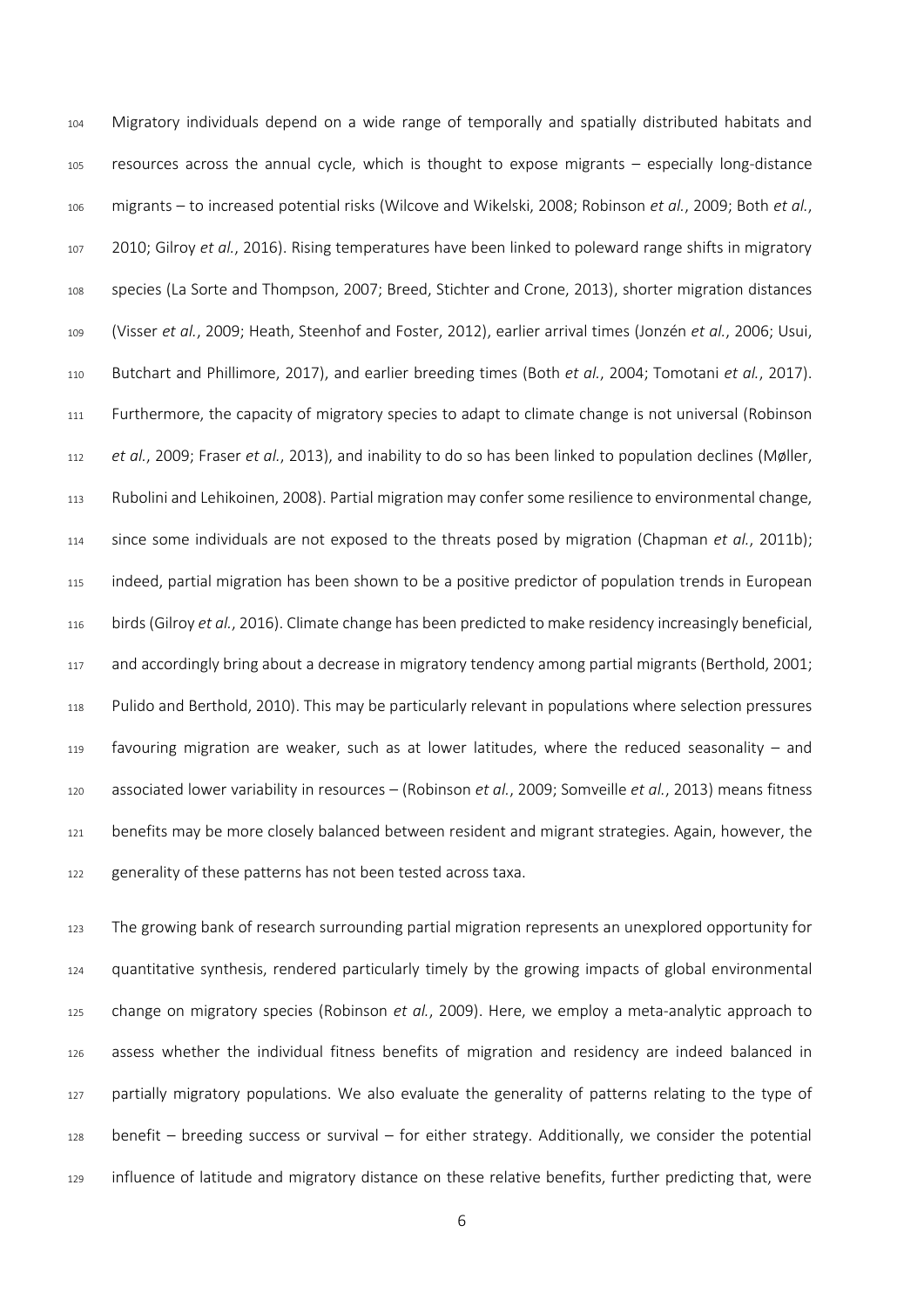environmental change driving a change in balance, it would result in more benefits to residency in long-distance migrants or low-latitude systems.

### 132 MATERIALS AND METHODS

*Data collection*

 We carried out a systematic search of studies published until December 2017 using the search terms outlined in Table 1 via ISI Web of Science and Google Scholar, without constraining our results to any specific taxonomic group(s). For each search phrase, we extracted all results that fell into any of the Web of Science-defined categories deemed potentially relevant to partial migration (Behavioural Sciences, Biodiversity Conservation, Biology, Ecology, Entomology, Environmental Sciences, Environmental Studies, Evolutionary Biology, Fisheries, Marine Freshwater Biology, Ornithology, Zoology). For the results of the Google Scholar search, we extracted the first 120 results for each search phrase using a browser-based web-scraping tool (Data Miner, 2017). The search syntax differs slightly to that used for Web of Science; Google Scholar automatically inserts the Boolean operator 'AND' between all search terms unless another is specified. Furthermore, truncation is not recognised by Google, which instead uses automatic word stemming as part of a suite of 'query expansion' measures (Google, 2018).

 Following Stewart and colleagues (Stewart, Pullin and Coles, 2007) (and cited elsewhere as good practice (Côté *et al.*, 2013, p. 47)), we also conducted supplementary literature searches in order to add to – and validate the accuracy of – the results of the keyword search. These consisted of searching the reference lists of papers already in our accepted reference library and of the narrative review of partial migration by (Chapman *et al.*, 2011b). We also carried out additional searches with altered keywords to ensure our results encompassed taxonomic groups whose literature employs different migration terminology (e.g. diadromy in fish).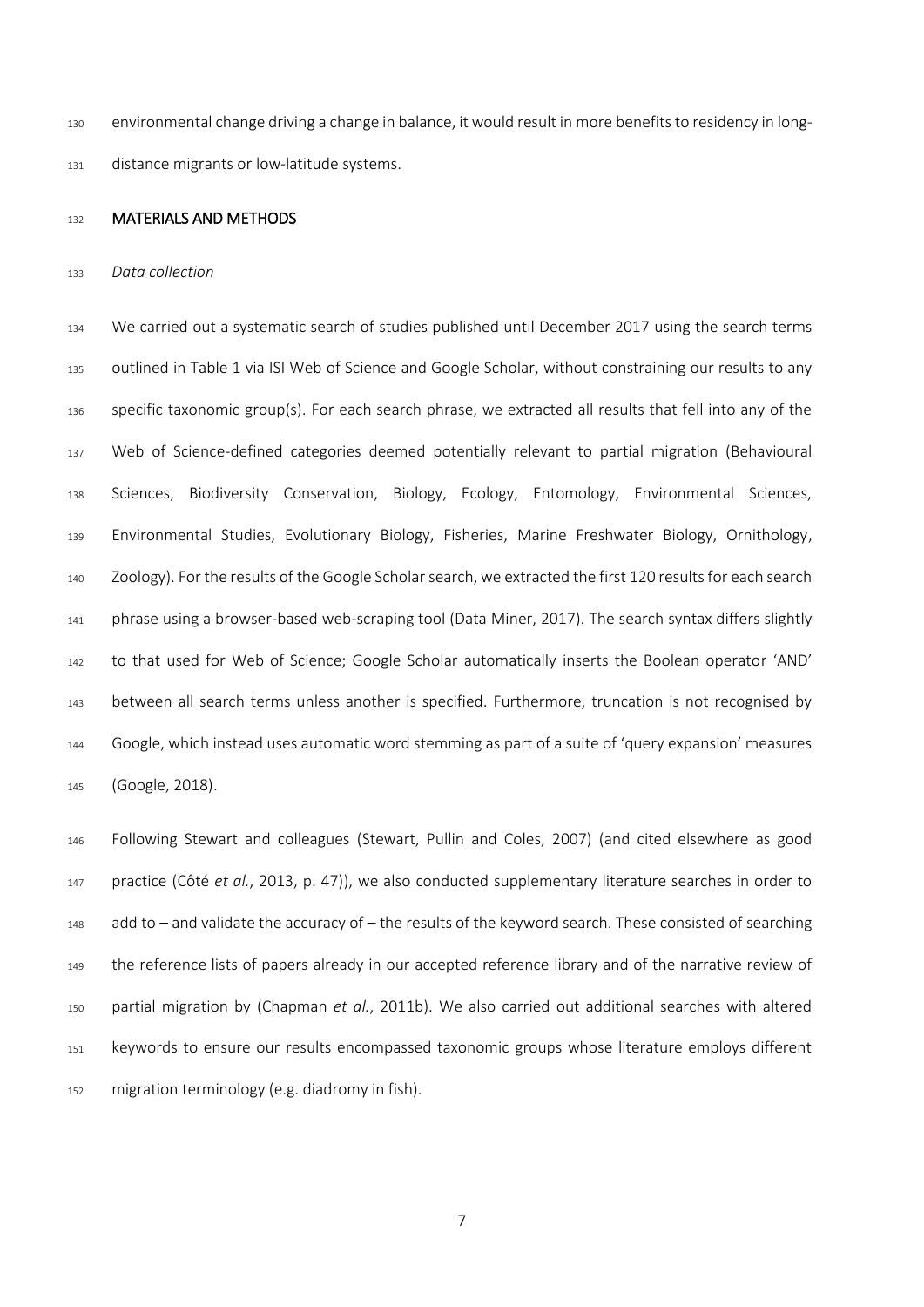- We filtered the resulting papers according to their potential relevance to our research question. Filtering was done initially by abstract, then again by full-text, retaining any studies for which it appeared possible they could fulfil the following criteria:
- Does the study compare either a resident and migrant population of the same species or a short-distance migrant and long-distance migrant population of the same species?
- Does the study measure outcomes deemed by its authors to be a potential consequence of migratory strategy?
- Does the study measure outcomes deemed by its authors to be ecologically beneficial/detrimental to the survival or reproductive success of individuals?
- Can these outcomes be considered direct indicators of fitness?
- Does the study report extractable data necessary for calculation of effect measures?
- Are the data reported either raw observations or predicted by models fitted to raw data? (I.e. experimental data and theoretical models excluded.)
- We included studies comparing short-distance migrants to long-distance migrants (in addition to those comparing residents to migrants) in an attempt to encompass more of the spectrum of migratory differences, and acknowledging that distinctions between residents and migrants may in any case not necessarily be strictly dichotomous (Reid *et al.*, 2018). We only considered effect sizes relating to traits we deemed directly indicative of survival or breeding success; this resulted in a smaller sample size by excluding measures of, for instance, oxidative stress, predation risk, and body size (see Table S1), but ensured that metrics could be reliably interpreted as direct measures of fitness. See Data sources 172 section for a list of all data sources used in the analysis.

*Data extraction*

 We extracted means and standard deviations for all reported results that fulfilled the inclusion criteria. For each effect size, we also extracted sample size, year(s) over which the data were gathered, species, location of study, migratory distance, and type of fitness metric (breeding success or survival). Means and standard deviations were derived from raw data where these were given, and were otherwise were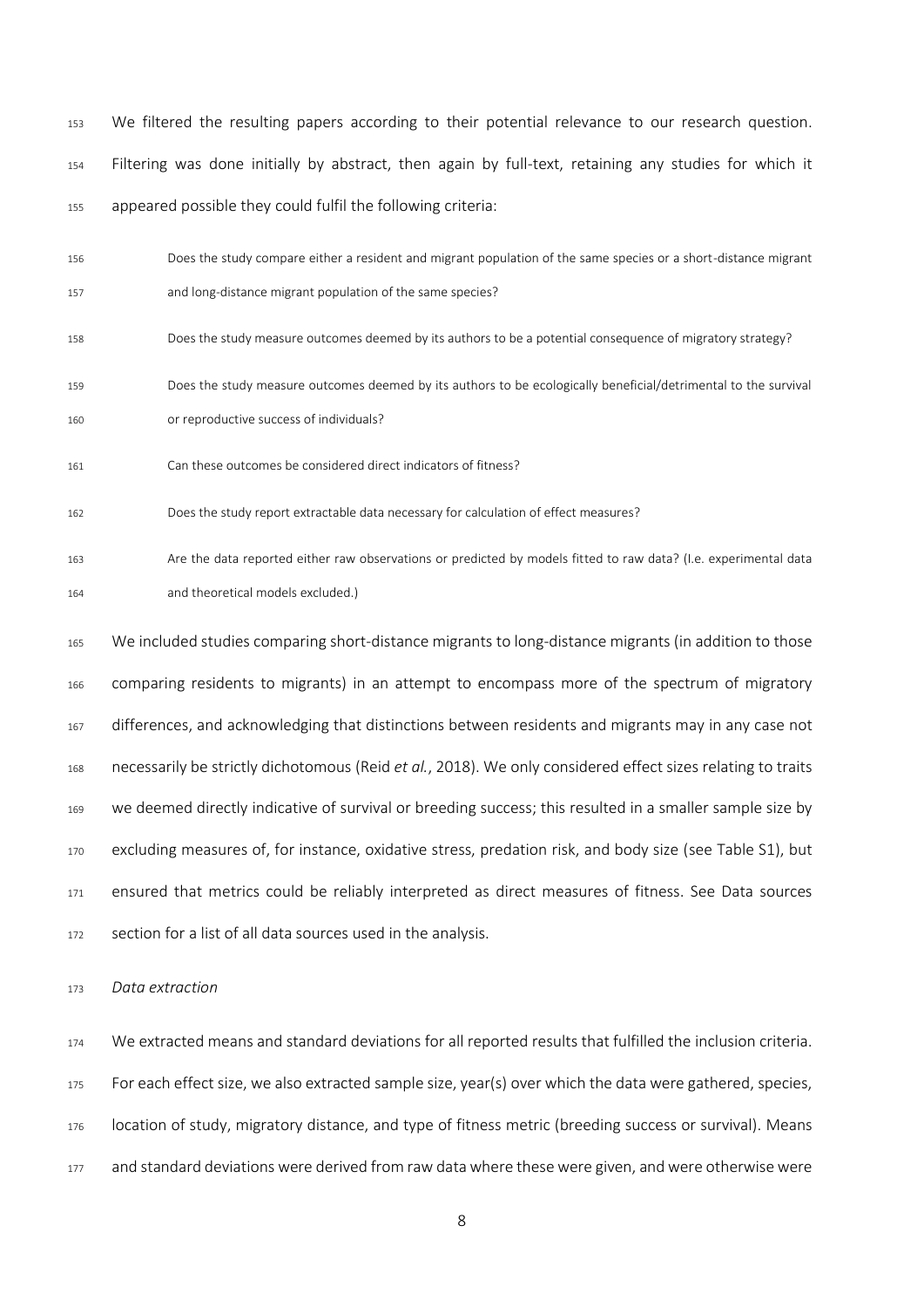model-predicted (from models fitted to raw data – see *Inclusion criteria*). In instances where standard deviations were missing, we calculated these from standard errors or confidence intervals; bounded data were logit-transformed prior to these calculations. Where data were presented only in graphical format, we used digitising software (WebPlotDigitizer v. 4.1 (Rohatgi, 2018)) to extract these. Means, standard errors and sample sizes were then used to calculate Hedges' *d* standardised mean difference as a measure of effect size (Box S1) (Hedges, 1981; Hillebrand and Gurevitch, 2016) using the 'metafor' package in R (Viechtbauer, 2010). We arbitrarily assigned effect sizes positive (>0) when resident individuals showed a fitness benefit, and negative (<0) when migrants showed a benefit. Benefits were considered as such according to the interpretations of the individual paper authors.

 Various measures of biological fitness exist, with different metrics more relevant for certain taxonomic groups/ecological systems than others. Indices of fitness were classed as pertaining either to breeding success (e.g. clutch size, offspring survival) or to survival (absolute survival, growth rate) (see Table S1).

*Meta-analysis*

 We obtained overall predicted mean effect sizes(d) and their associated within-study variance (ψ) using meta-analytic random effects models via maximum likelihood estimation, weighting effect sizes by their 193 inverse variance  $(1/\psi)$ , a metric of precision/statistical power. We considered the resulting mean effect sizes as significant if the 95% confidence intervals did not include zero. As individual papers frequently yielded multiple effect sizes, we included 'study' as a random effect to account for within-study non- independence (Mengersen, Jennions and Schmid, 2013). Even within studies, the methods and systems associated with each effect size were not identical, so the individual identity (ID) of each effect size was also included as a random effect (Viechtbauer, 2010). We assessed the presence of heterogeneity using Cochran's Q test, a significant result of which indicates that variation between effect sizes is greater than the expected result of chance sampling variability (Viechtbauer, 2007). We created models for each taxonomic group individually (bird, fish, herpetofauna and mammal), as well as across all species.

*Meta-regression*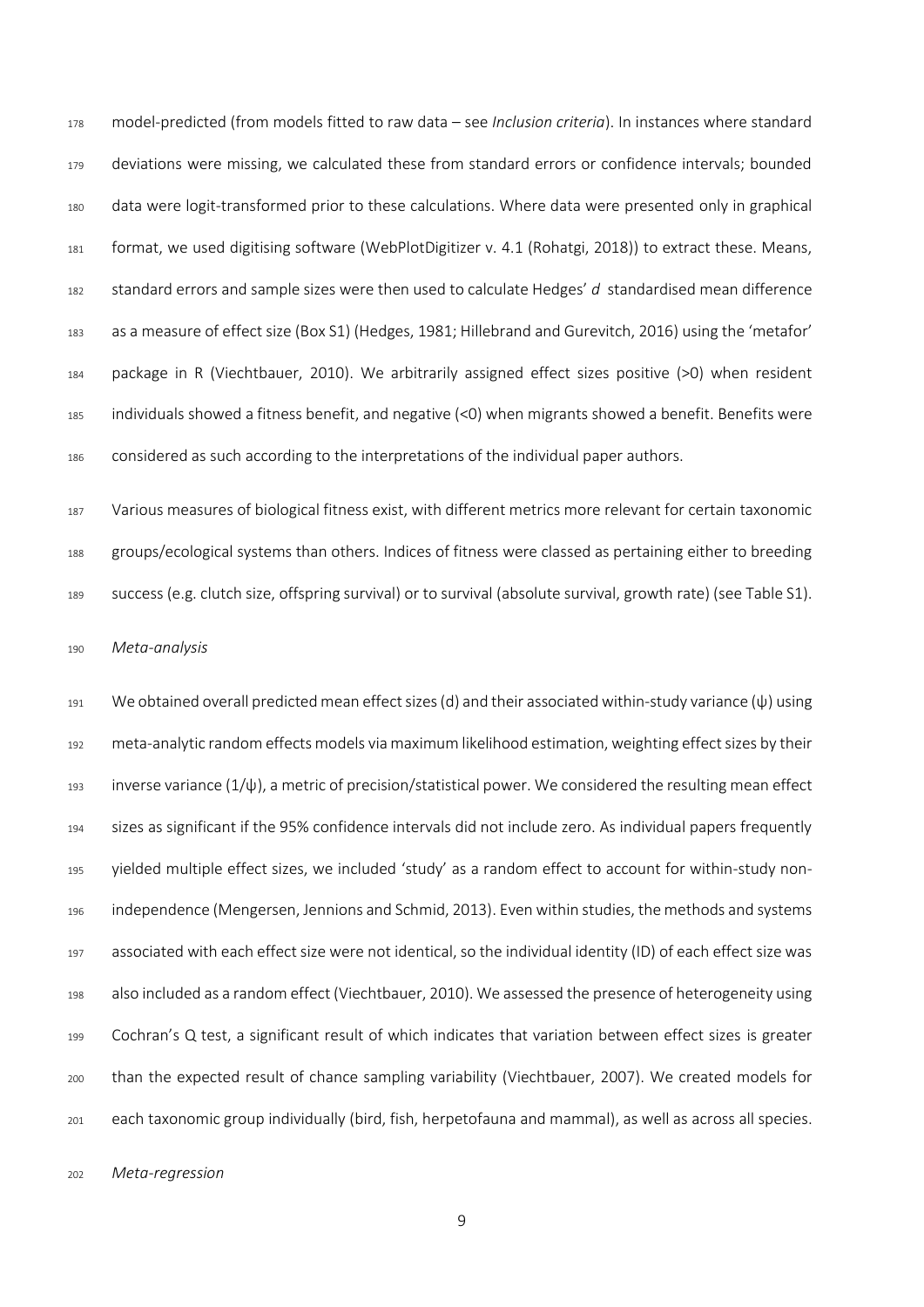To explore causes of heterogeneity and assess the influence of ecological predictors on the relative benefits of residency, we then added moderators (equivalent to fixed effects) to a meta-analytic random effects model, with taxonomic group as an additional random effect. The response variable in these models was again the standardized effect size (d), representing study-observed fitness benefit of residency over migration. We tested the influence of three moderators: latitude, migratory distance and type of fitness metric. Latitude was the approximate latitude of area shared by migrants and residents – i.e. the breeding ground if non-breeding partial migrants and the wintering ground if breeding partial migrants. The distance moderator was the natural log (to achieve a normal distribution) of the one-way distance residents 'saved' by not migrating. In cases where residents were truly resident (n = 109), this was simply equal to the distance travelled by migrants. In cases where 'residents' were in fact short-distance migrants being contrasted with long-distance migrants (n = 20), the 'distance saved' was the difference in distance travelled. Type of fitness metric was a two-level categorical predictor based on whether the fitness measure related to survival or to breeding success (Table S1). Continuous moderators (latitude and distance) were scaled and centred prior to analysis.

 We followed an information theoretic approach to assess the influence of moderators, in which we fitted random effects models with all possible combinations of the main effects. We also considered 219 the potential influence of two-way interactions, but found these to be unimportant and excluded these from further analysis. This resulted in a candidate set of eight models. We used Akaike's Information Criterion adjusted for small sample size (AICc) to compare model fit, and used the 'glmulti' package (Calcagno and de Mazancourt, 2010) to average over models in each candidate set within two AICc units of the best-ranked model to obtain AICc-weighted average coefficients and predictions (Burnham and Anderson, 2002). We examined the 95% confidence intervals of model-averaged coefficients in order to assess the importance of moderators.

*Study duration*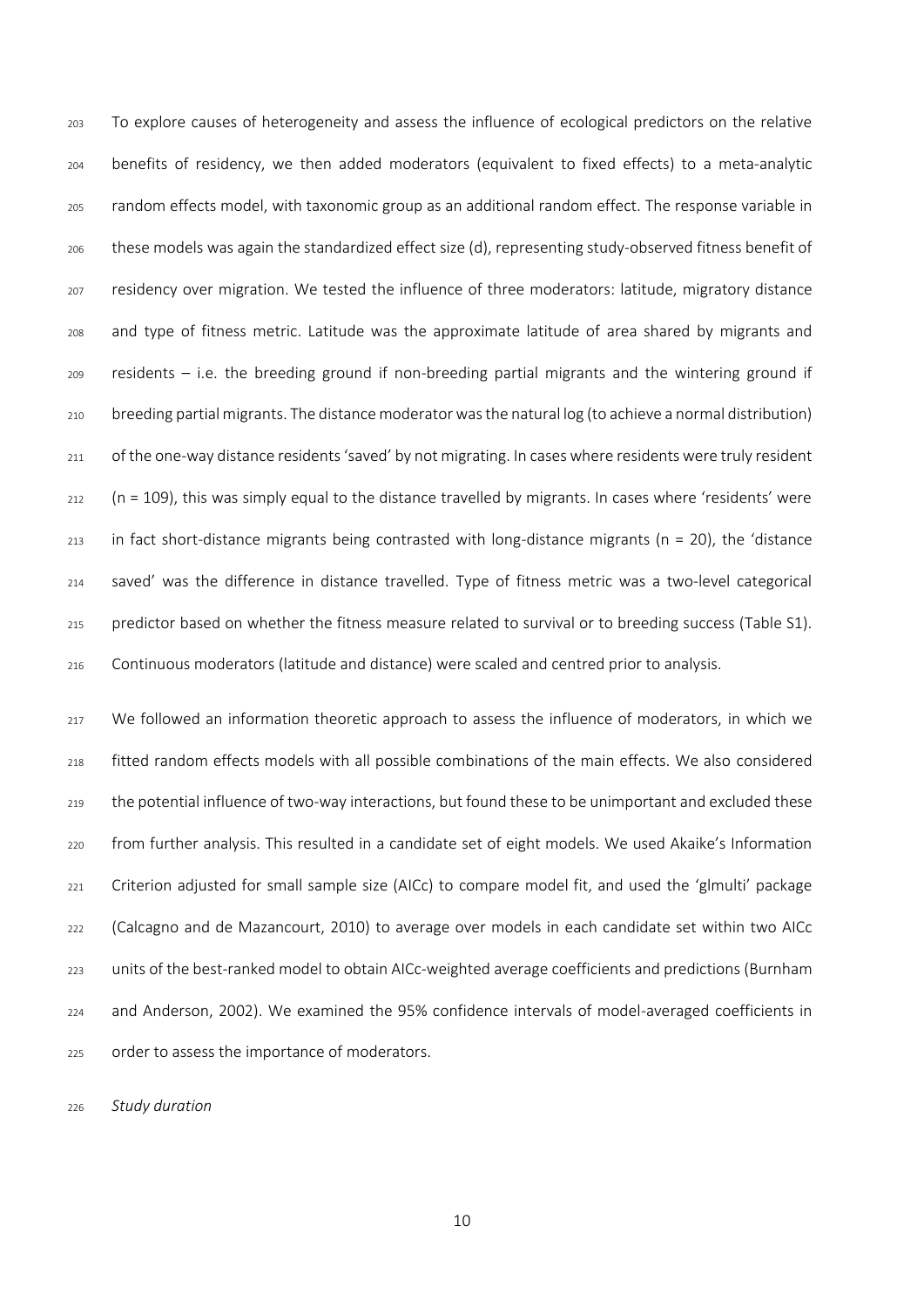We assessed the impact of study duration (number of years' data contributing to effect size estimates) on the detection of fitness differences, to evaluate whether deviations from the expected parity of fitness between residents and migrants were more likely to arise in shorter studies (and hence potentially reflect sampling artefacts). We fitted a meta-analytic random effects model to measures for all species, with study duration as a continuous moderator on standardised effect size, and inferred moderator significance from coefficient confidence intervals. Multi-level meta-analytical models carried out in 'metafor' automatically conduct an omnibus test for the significance of the influence of parameters on effect size (Viechtbauer, 2010); we also considered the results of this when interpreting the results of the model.

## *Publication bias/ Sensitivity analysis*

 We evaluated the dataset for publication bias – which can result in unreliable conclusions (Jennions *et al.*, 2013) – using a modification of Egger's regression test (Sterne and Egger, 2005). We fitted a multilevel random effects model to the data with effect size standard deviation (√ψ) as a moderator; if the intercept of this model differs significantly from zero (P<0.1), then the data is considered biased (Jennions *et al.*, 2013; Habeck and Schultz, 2015). As meta-analyses can be susceptible to the effects of outlying datapoints (Viechtbauer and Cheung, 2010), we assessed the sensitivity of our results. Following (Habeck and Schultz, 2015), we classified any effect size with a hat value (a measure of leverage: the influence of observed values on fitted values) of more than double the mean hat value of the dataset *and* standardised residuals greater than ± 3 as an influential outlier (Stevens, 1984). Where such outliers existed, we re-ran the analyses without them to assess their influence on our results. Although a common approach in meta-analyses, weighting by inverse variance has recently been argued to result in biased results in some instances (Hamman *et al.*, 2018). We therefore also ran all analyses weighting by sample size, but found no difference in our results. We therefore report results from the inverse variance weighted models in the remainder of the paper.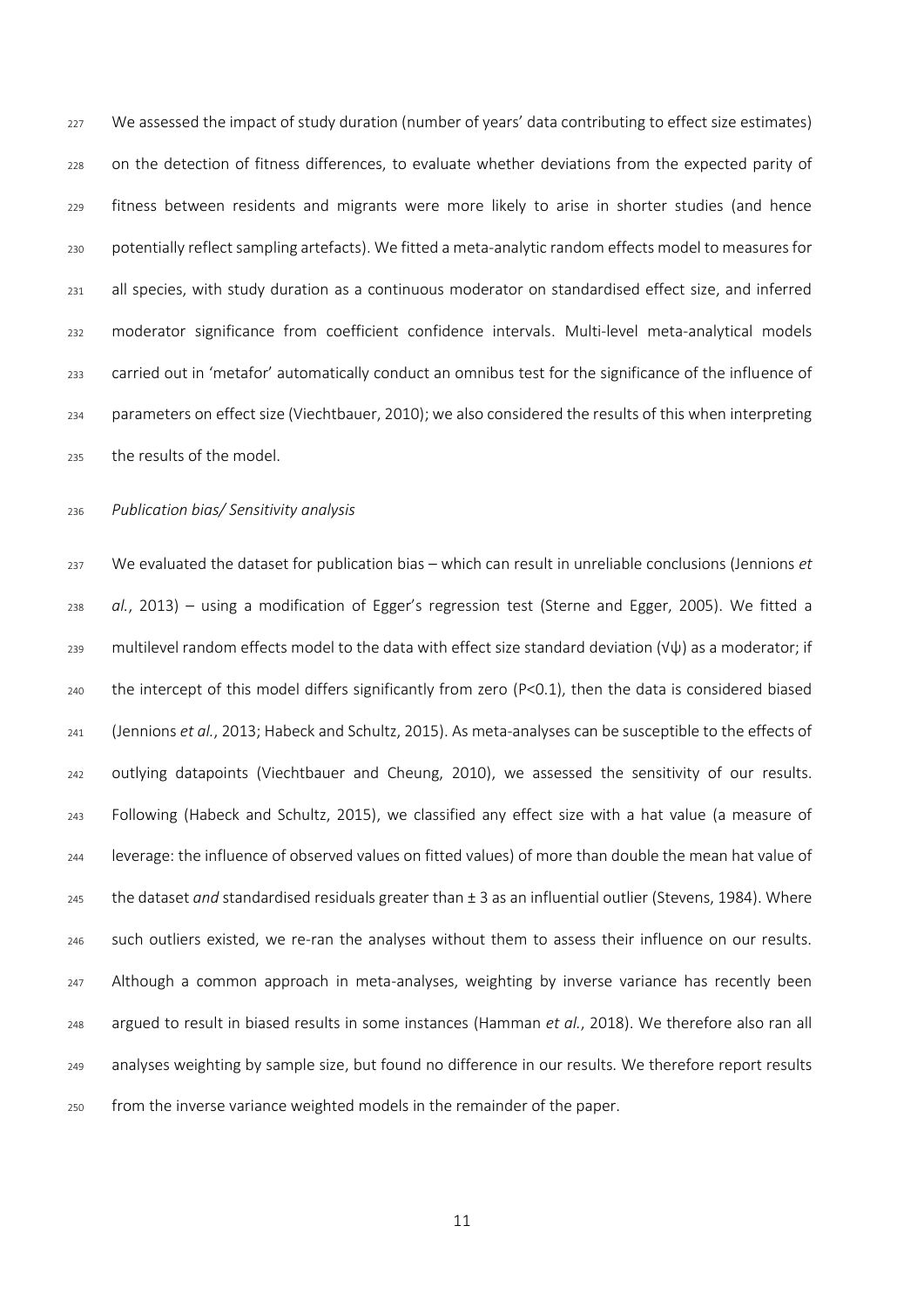Unless stated otherwise, results given are model-predicted standardised mean effect sizes (d) and associated 95% confidence intervals. All statistical analyses were carried out in R version 3.4.2 (R Core Development Team, 2018).

RESULTS

 Of 2939 studies found in the systematic literature search, 23 fulfilled all inclusion criteria and contained suitable information for meta-analysis. We extracted 129 fitness measures from these 23 studies, representing data from 18 species spread over twelve orders. Data relating to species from the order Passeriformes (perching birds) accounted for 44% (n=57) of all effect sizes extracted. The dataset encompassed studies from twelve different countries, of which all but one (the Republic of Seychelles, contributing five datapoints) were in the northern hemisphere. Years of data collection spanned 38 years (1976 to 2013), but there was a strong skew towards more recent studies, with 84% of effect sizes collected between 2000 and 2013 (Figs S1-S3). Of these effect sizes, 73% (n=94) reported higher fitness in residents, 22% (n=28) reported higher fitness in migrants and 5% (n=7) as being equal.

## *Meta-regression*

 For meta-regression models fitted to all measures (n=129), model selection revealed metric-type to be an important predictor of whether either migratory strategy was advantageous, with residency yielding benefits for survival but not breeding success metrics [model-averaged coefficient estimate: 0.81, CIs: 0.17, 1.44] (Tables 2+3, Fig. 1). Neither latitude nor migratory distance emerged as important predictors of strategy benefits [model-averaged coefficient estimates – latitude: -0.05, CIs: -0.24, 0.15, distance: 0.03, CIs: -0.12, 0.17] (Table S2).

*Individual taxonomic group models*

 Across all fitness measures for all species (n=129), we found no significant difference in fitness for migrants or residents  $[d = 0.20, C1s: -0.27, 0.66]$  (Fig. 2). However, there were differences within taxonomic groups: residency conferred fitness benefits for birds [d = 0.55, CIs: 0.06, 1.03] and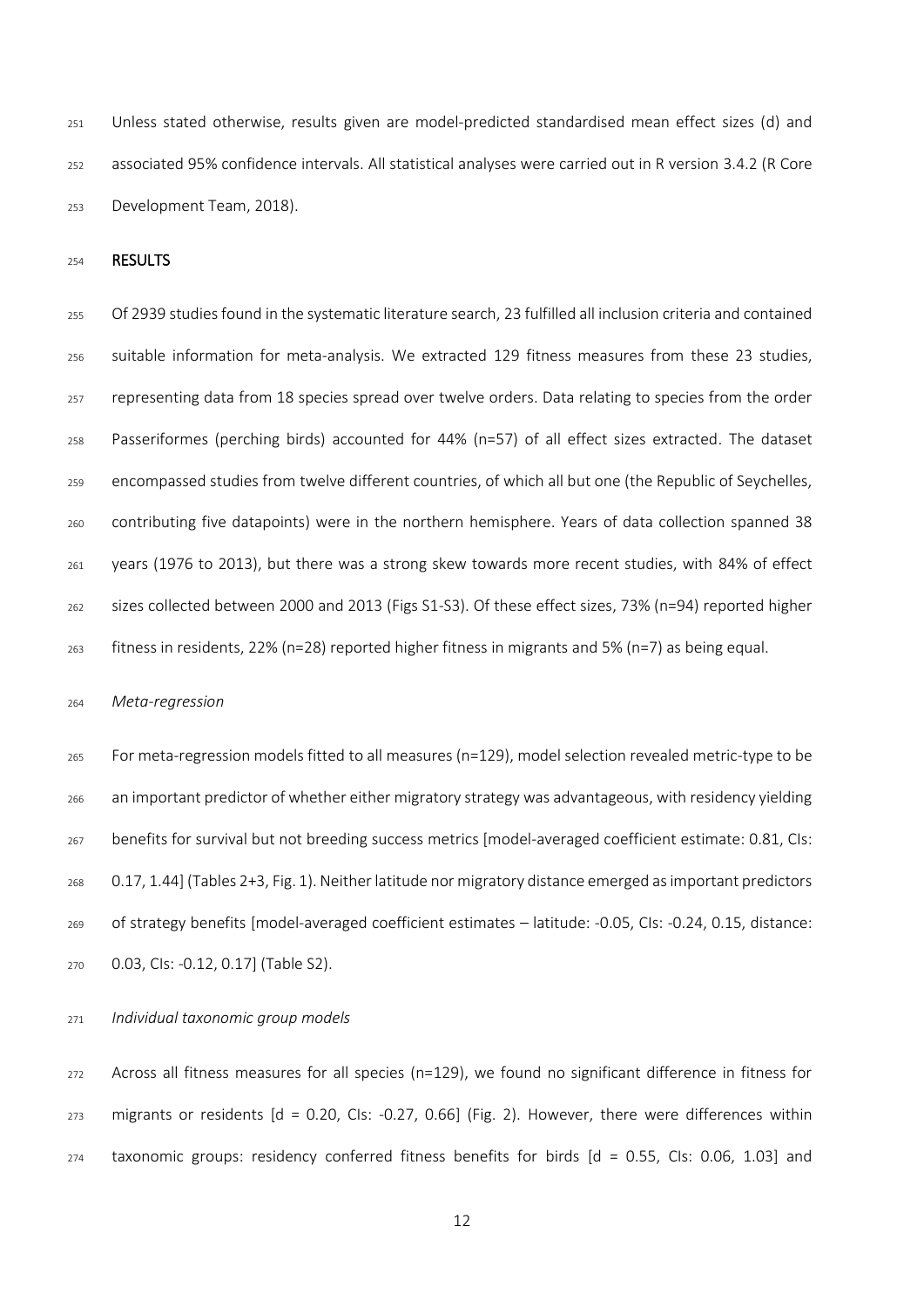herpetofauna [d = 0.35, CIs: 0.04, 0.67], while migration was beneficial to mammals [d = -0.30, CIs: - 0.60, -0.01], and neither strategy conferred a fitness benefit to fish  $\lceil d = -1.31$ , Cls: -3.68, 1.05]. For all taxonomic groups barring mammals, Cochran's Q test was significant, indicating substantial unexplained heterogeneity among effect sizes (Table S3).

*Study duration and publication bias*

 Mean benefits of residency over migration increased with the number of years over which effect sizes were calculated [coefficient estimate: 0.09, CIs: 0.02, 0.28, QM P-value: 0.0049] (Fig. 3). Among models that found a significant effect of migratory strategy on fitness, only the herpetofauna subset showed any evidence of publication bias (intercept P-value: 0.0113) (Table S4). This was, however, the group with the fewest studies contributing data, and Egger's test is potentially unreliable in cases with few studies (Cochrane Collaboration 2011). Sensitivity analysis did not reveal any influential outliers in the dataset (Fig. S4).

### **DISCUSSION**

 Little is known about the fitness balances of migratory strategies necessary for the evolutionary maintenance of partial migration, or the extent to which global environmental change may be altering this balance through differential impacts on migratory individuals. We provide evidence that many partially migratory populations studied in recent decades show greater fitness in resident individuals, with these benefits generally relating to survival rather than breeding success. These results are contrary to predictions surrounding the ontogeny of migratory behaviours (Lundberg, 1987; Chapman *et al.*, 2011b), but are in line with predictions relating to the impacts of recent anthropogenic change on the survival of migratory individuals (Berthold, 2001). The presence of residual heterogeneity in all models indicates that additional unexplored environmental factors may also be influencing effect sizes.

*Survival benefits of residency*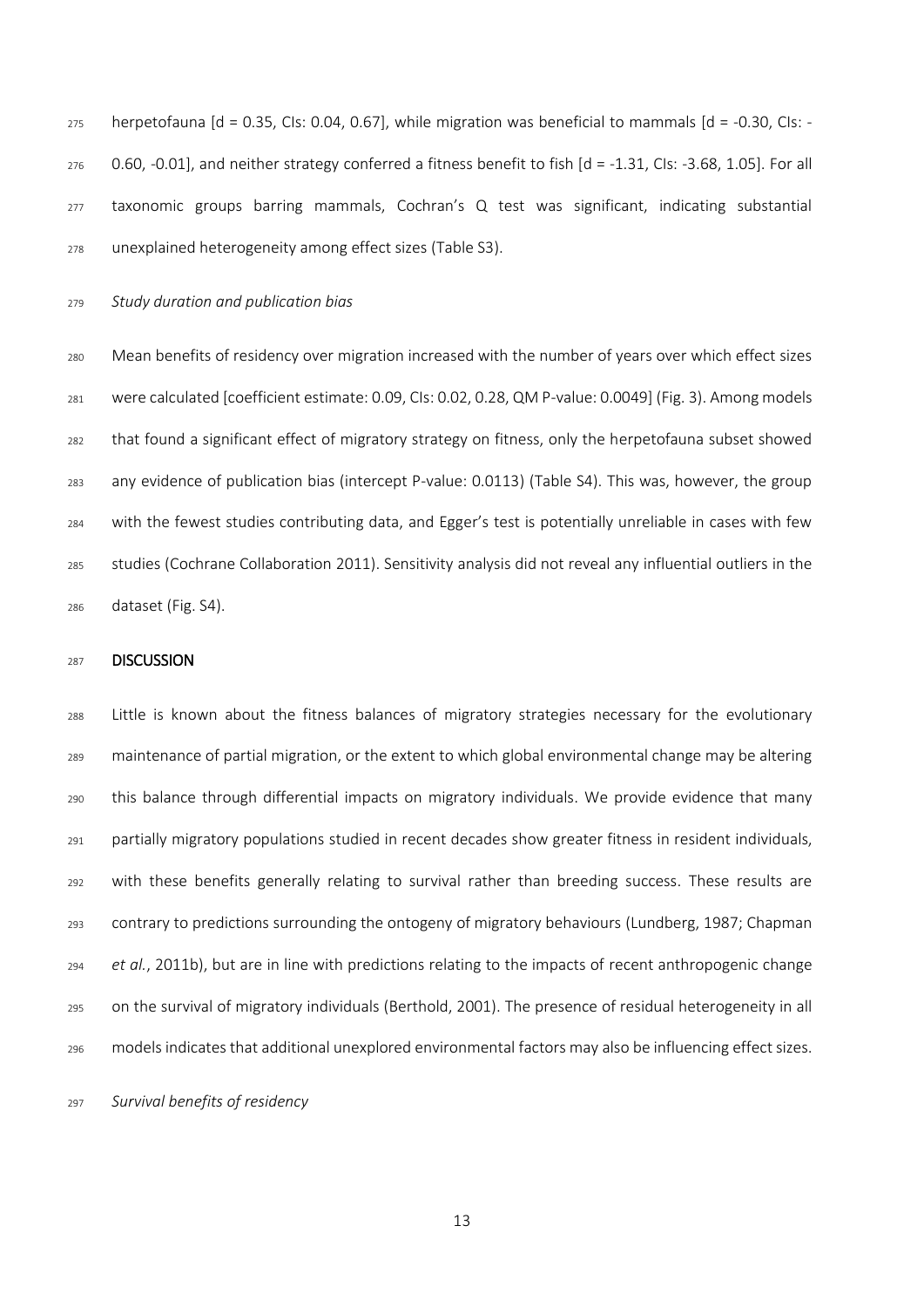Seasonal variability is considered one of the main drivers of migration, where migration may have evolved as a means of enhancing survival by allowing individuals to escape unfavourable conditions (Lundberg, 1987). This meta-analysis provides evidence that residency, rather than migration, confers a survival benefit – a result obtained from a synthesis of data gathered over the last four decades, a time marked by the cumulative impacts of increasing anthropogenic environmental change (IPCC, 2013). Changes in seasonality – particularly warmer winters in the Northern Hemisphere (IPCC, 2013) – could plausibly alter the fitness costs associated with enduring a (formerly) harsh winter or undertaking migration (Berthold, 2001, 2003). Milder winters (Nilsson *et al.*, 2006) and year-round availability of artificial food sources (see Satterfield *et al*., 2018) may render it unnecessary to undergo the costs of migration to escape unfavourable conditions, while advancing spring temperatures also favour residents, as they are less likely than migrants to suffer phenological mismatches (Pulido and Berthold, 2010). By forgoing migration, residents are better able to exploit earlier optimal conditions, on which migrants may miss out if unable to advance sufficiently their spring arrival (Møller *et al.* 2008). Residents are also in a better position than migrants to react to environmental cues on the breeding grounds (Visser, Both and Lambrechts, 2004; Cobben and van Noordwijk, 2017). Simultaneously, anthropogenic activity may be making migratory journeys increasingly hazardous. Migratory individuals' exposure to and reliance on a greater range of resources and geographic regions puts them at greater risk to the dangers of an increasingly unpredictable world (Vickery *et al.*, 2014; Gilroy *et al.*, 2016). The predicted increase in extreme weather events brought about by climate warming – notably droughts at low latitudes – may be particularly detrimental to migratory species (Robinson *et al.*, 2009; IPCC, 2013). Increasing infrastructure and land-use change may also add to mortality risks associated with migration. The construction of power lines, for instance, is associated with greater mortality in migrating birds (Palacín *et al.*, 2017), while agricultural intensification, damming and hunting are all thought to have negative consequences for migratory birds (Adams, Small and Vickery, 2014; Vickery *et al.*, 2014).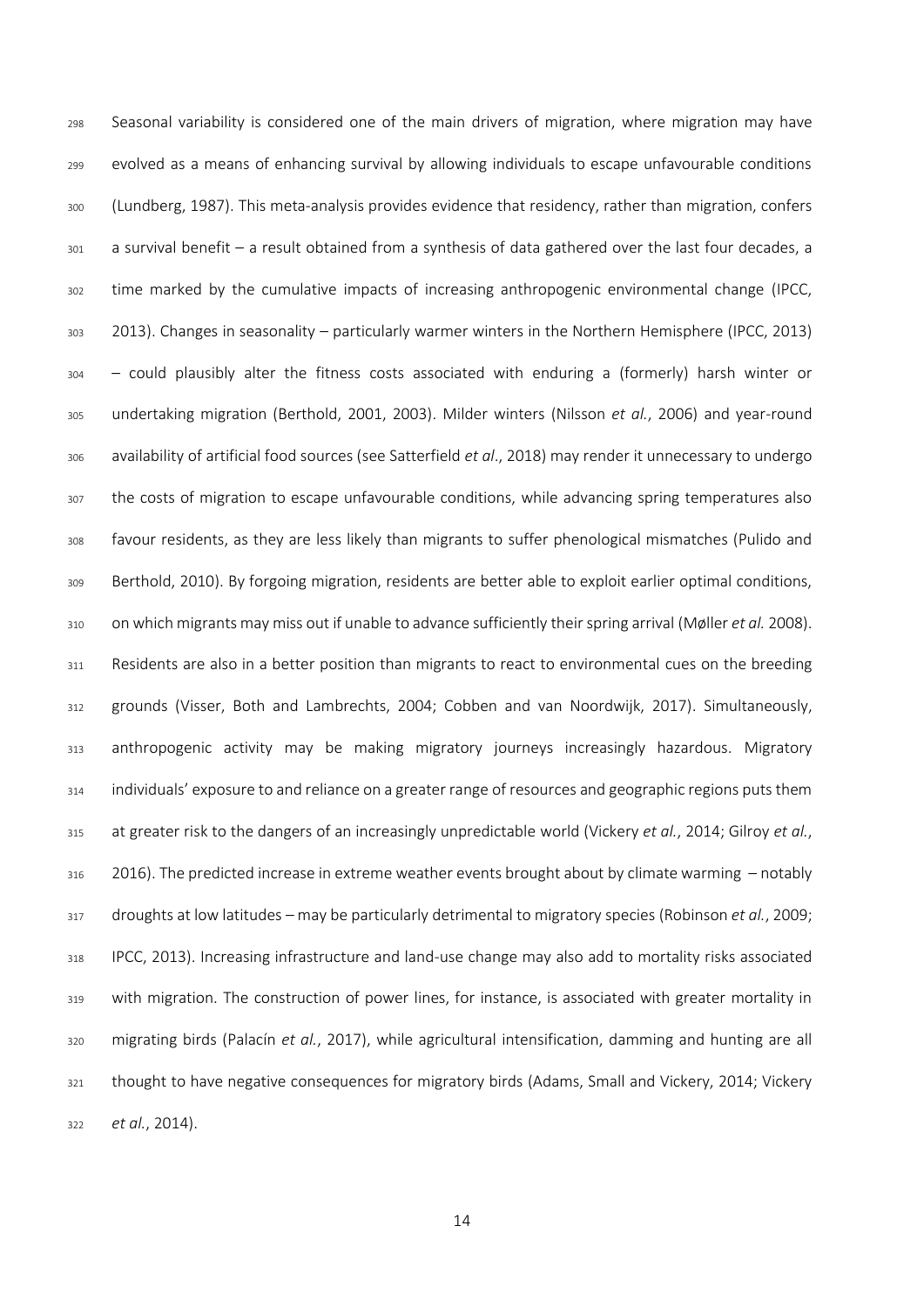Various other mechanisms could also explain the observed survival benefit of residency over migration. For instance, higher rates of emigration among migrants compared to residents could artificially increase 'apparent survival' in residents, such that our observed results reflect sampling error. However, as migrants tend to show high philopatry (Newton, 2008), it seems unlikely that this would be the sole driver of our results. Alternatively, as discussed above, the observed survival benefits of residency could reflect other individual traits such as sex, body size, and age, if these traits are themselves linked to migratory strategy (Chapman *et al.*, 2011b). However, for this to explain a 330 pervasive survival benefit of residency across studies, the underlying trait linkages would have to be common across species, which seems unlikely. A further possibility is that parity of fitness is not in fact required for partial migration to persist over evolutionary time. It is possible for some behavioural polymorphisms to be maintained despite differences in mean fitness, if there is a high variability associated with the more beneficial strategy (Calsbeek *et al.*, 2002). If, within a population, residency offers on average a greater survival benefit, but is a high-risk strategy associated with a large variance 336 in survival, a migratory strategy could also persist within the population despite lower mean fitness. Nevertheless, a number of studies have reported that residency is increasing in certain species (Van Vliet, Musters and Ter Keurs, 2009; Hebblewhite and Merrill, 2011; Meller *et al.*, 2016), and migration distances declining (Visser *et al.*, 2009) (Berthold, 2001; Meller *et al.*, 2016) – findings which lend credence to an association between differential strategy fitness and recent anthropogenic change. 341 Given the widespread incidence of partial migration across ecosystems, it is likely that responses to climate changes will be far from uniform across species (Chapman *et al.*, 2011b; Griswold *et al.*, 2011), and not necessarily straightforward (Nilsson *et al.*, 2006).

 We did not find a benefit to breeding success of residency, contrary to expectations based on their presumed greater capacity to respond to phenological mismatches and achieve early access to breeding resources (Pulido and Berthold, 2010). Theoretical models indicate that, at least for 347 populations that share a breeding range, improved wintering conditions in the breeding range can result in better productivity for both migrants and residents, in addition to improved survival for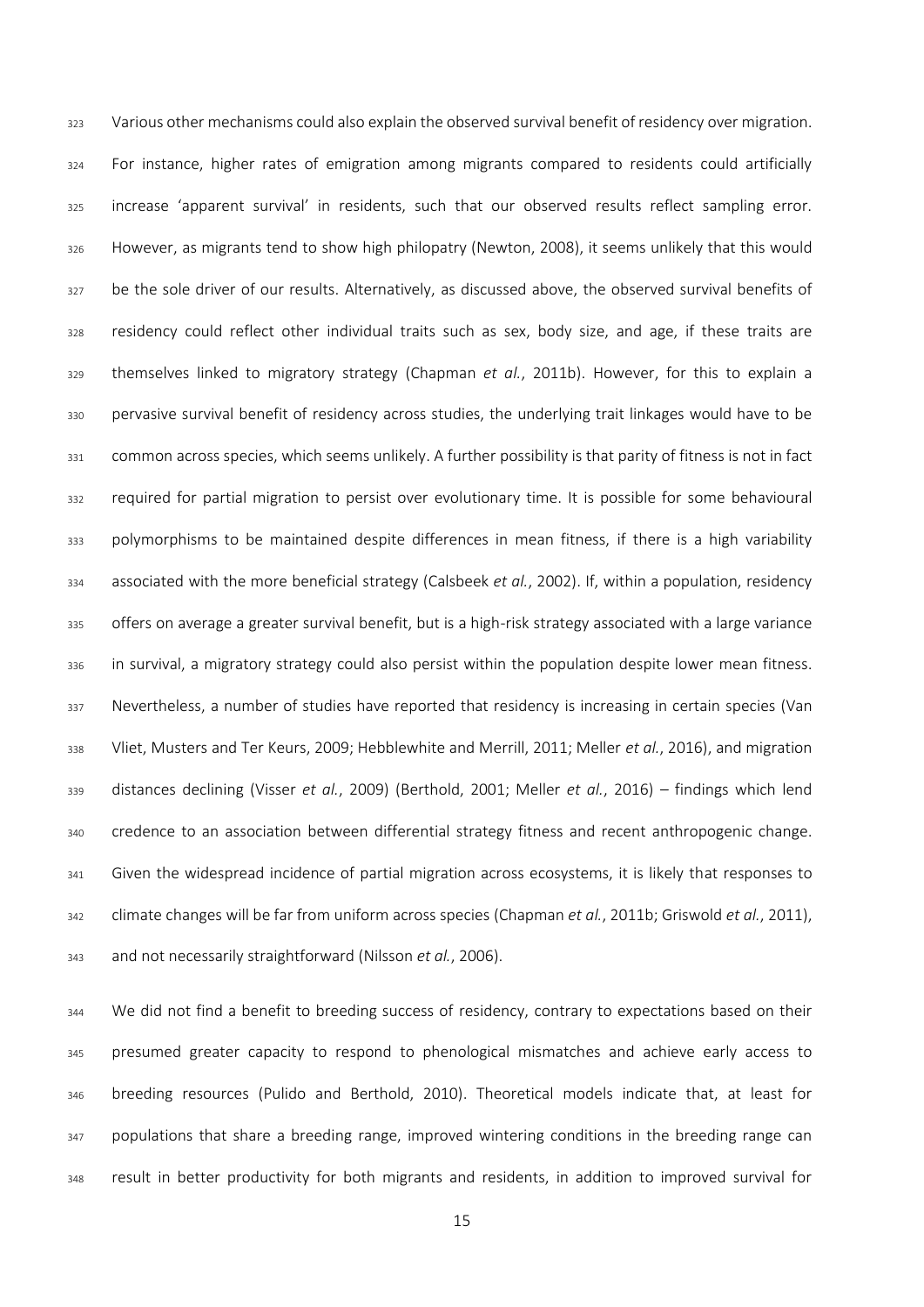residents (Griswold *et al.*, 2011). If this were the case, we would not expect to detect breeding measures having an influence on the relative benefits of migratory strategies, as these would be balanced. Rather, this would simply contribute to a survival benefit of residency.

#### *Latitude and migratory distance*

 Although the direction of the model-averaged coefficient estimates for latitude and migratory distance were in line with our predictions (that residency should be increasingly beneficial in long-distance and low-latitude systems), both were close to zero and neither were statistically important (Fig. 1, Table 1), indicating a high degree of uncertainty in these trends. The lack of a strong signal for the influence of migratory distance on the fitness returns of residency may be related to our controlling for taxonomic group. General between-taxa differences in locomotive efficiency, body size and fluid dynamics (Alexander, 2002; Alerstam *et al.*, 2012) mean different migratory distances are differentially adaptive between – and accordingly correlated with – different taxonomic groups. For the fitness measures included in our meta-regression, mean (±SD) migratory distance for birds was 978.11 km (±1915.53), while for fish, herpetofauna and mammals was 17.77 km (±19.1), 0.69 km (±0.81) and 38.22 km (±4.38) respectively. The lack of distance effect may also indicate that the apparent survival benefit to residency 364 is driven by increasingly mild wintering conditions experienced by residents, rather than by greater mortality risks associated with migration.

 We predicted that the lesser seasonality associated with low latitudes would lead to lower selection pressures on migration, and therefore a more delicate balance between strategies, more likely to shift in response to environmental change. However, higher latitudes are currently seeing a greater impact of climate change (IPCC, 2013), leading to the opposing pressures of traditionally higher seasonality alongside a greater decrease in seasonality brought about by climate change – the individual effects of 371 which it is not possible to tease apart here.

*Taxonomic differences*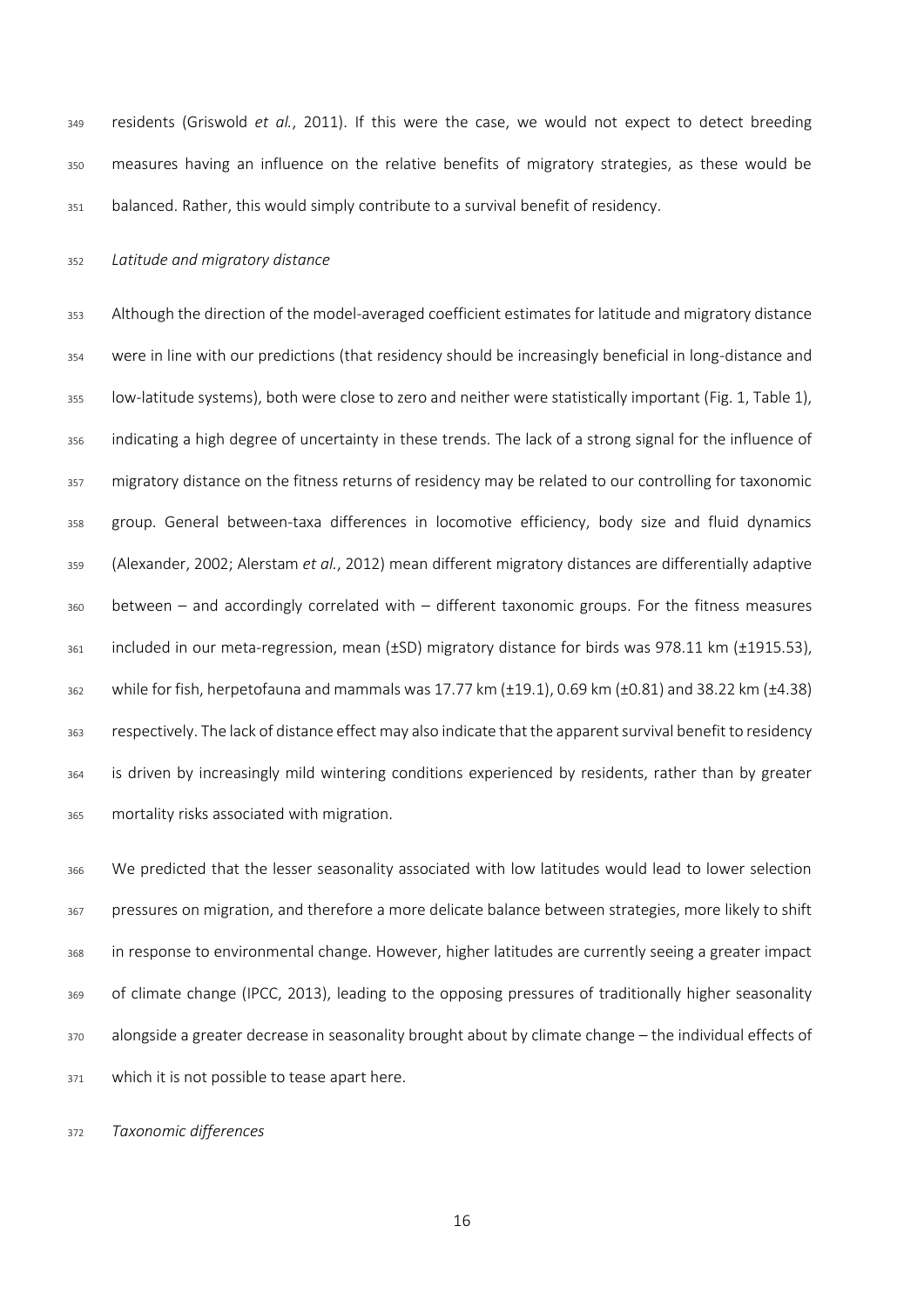373 Our results suggest the within-taxonomic group variability in our data is less marked than the between- group differences; in addition to the stark differences in migratory distance between taxonomic groups, between-taxa variances in body size, general physiology and life histories may also be driving 376 differences in relative fitness benefits and susceptibility to the effects of climate change. Altitudinal 377 migrants, such as in the ungulate populations which comprised our mammal data, may benefit from 378 climate change-induced longer vegetation growth periods, resulting in comparatively more forage of higher nutritional value in the higher-altitude migrant ranges (Rolandsen *et al.*, 2017). Differences between taxa may also not necessarily be down to direct taxonomic differences; we did not, for instance, distinguish between different models of partial migration, which differ according to which season (breeding or non-breeding) residents and migrants are allopatric (Chapman *et al.*, 2011b). These different models may result in different benefits to either strategy. A reduction in resource-variability at a shared non-breeding range is predicted to improve resident breeding success, while the same for a shared breeding range should bring about higher survival in residents (Griswold *et al.*, 2011). Non- breeding partial migration was much more common in our data for birds, fish and herpetofauna, while all mammal fitness measures were from breeding partial migrants. Additionally, differences between the highly variable migratory systems found in fish – freshwater/marine/estuarine, catadromous/anadromous – may go some way towards explaining variance within that group. Indeed, there is an argument to move away from traditional dichotomous models of partial migration in general, which – while useful – may ultimately be more simplistic than realistic (Reid *et al.*, 2018).

## *Study duration*

393 That we found residency to be increasingly beneficial as individual study duration suggests that deviations from parity in fitness benefits detected in our meta-analyses were unlikely to be due to sampling artefacts. Furthermore, if individual fitness benefits were balanced between strategies through facultative migratory tendency – with individuals switching strategy between years – we would expect longer-running studies to be more likely to find parity between strategies, but we find the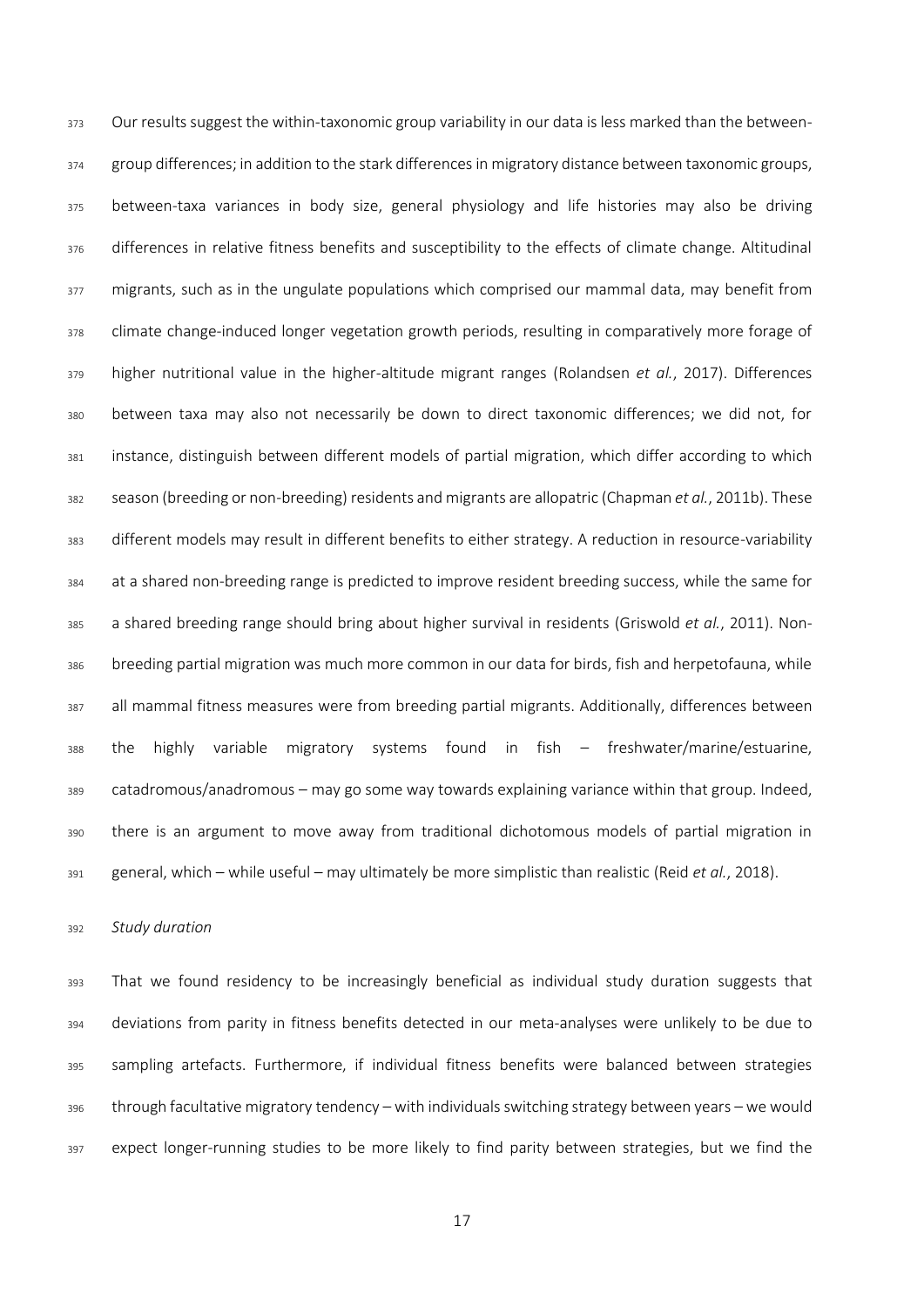opposite result. This also implies that short-term studies may be inadequate as a means of uncovering differences in demographic parameters between migratory strategies. Similar results have been found by Pearce-Higgins and colleagues (Pearce-Higgins *et al.*, 2015), whose recommendations concerning the importance of long-term studies as a means of determining impacts of climate change we echo.

*Future recommendations*

 This study represents a step towards a more comprehensive understanding of migratory strategies within partial migrants. The results of this meta-analysis are in part a reflection of the nature of the available literature the concerning partial migration. Taxonomic biases, particularly the ornithocentrism in animal migration literature found elsewhere (Bauer *et al.*, 2009), are partly a result of migratory behaviour being more common in certain groups, and partly a reflection of feasibility: species more readily tracked and monitored are more likely to be the subject of studies relevant to this topic. Similarly, while the prevalence in this study of data from the northern hemisphere is in part a product of a more general bias found across ecological literature (Martin, Blossey and Ellis, 2012; Amano and 411 Sutherland, 2013), there is also greater prevalence of terrestrial migratory species in the northern hemisphere due to a combination of high seasonal variability and greater land mass (Somveille, Rodrigues and Manica, 2015).

 That we had a strong temporal skew towards more recent years (Fig. S3) is unsurprising; as well as the increase in ecological research over time (Hillebrand and Gurevitch, 2016), partial migration as a topic has become more prominent in recent years, and rendered more feasible as tracking methodologies become more advanced. The study is subject to certain practicalities of meta-analyses – such as the necessary exclusion of studies not reporting the required statistics for calculation of our chosen standardised effect size. Statistical rigour and quality of reporting has improved with time (Hillebrand and Gurevitch, 2016) – making recent papers more suitable for inclusion in meta-analyses. The continuation of these trends may better enable future temporal analyses of relative fitness benefits, which may shed more light on responses to increasing anthropogenic influence.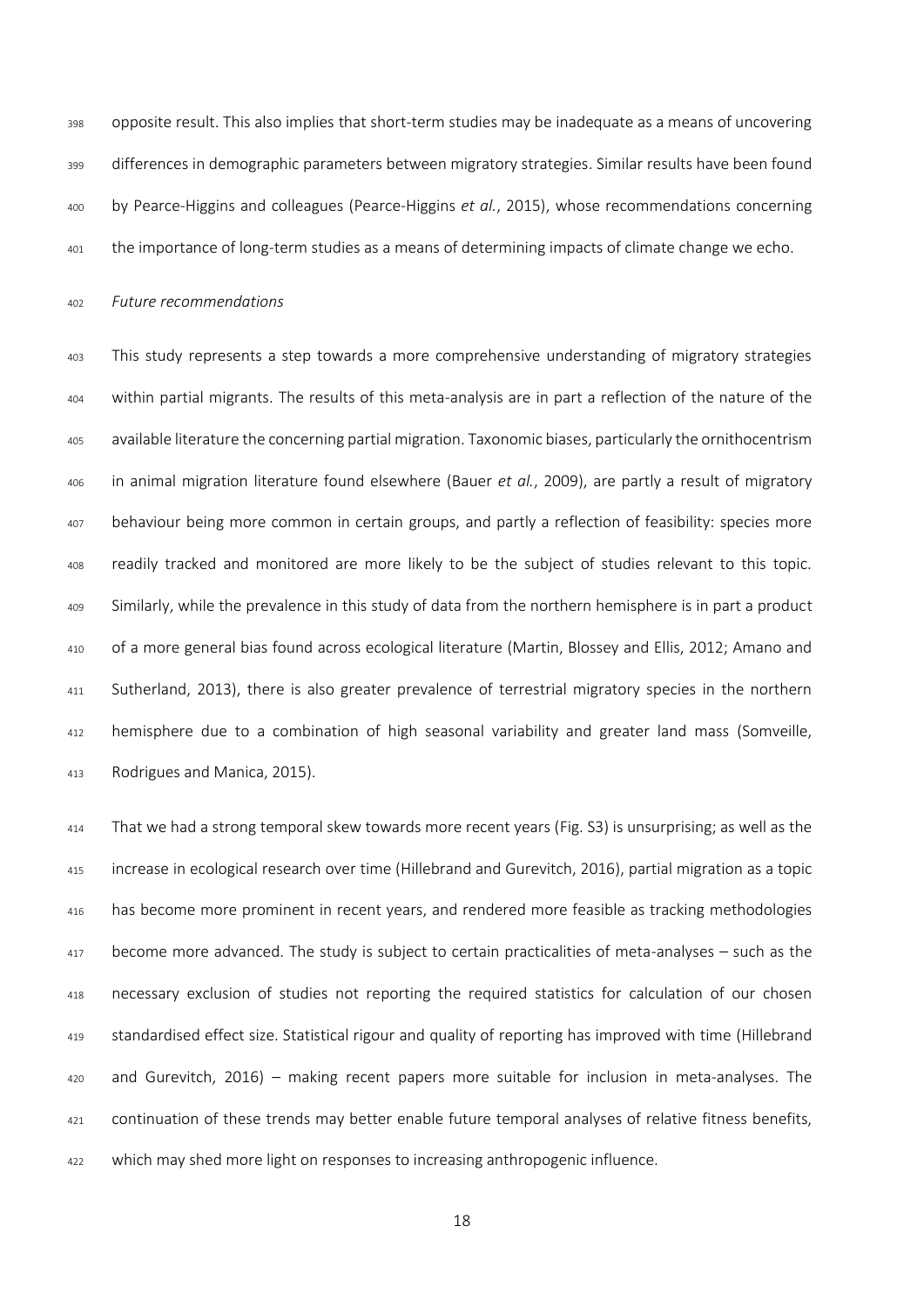### CONCLUSIONS

424 We provide evidence that residency results in higher fitness than migration in certain partially migratory populations, and that residency confers a greater benefit to survival than to breeding success. While not conclusive, this accords with the prediction that global environmental change may be altering the fitness balance in favour of residency (Berthold, 2001), through milder climatic conditions lessening pressures to migrate, and increased mortality risks associated with migration. If accurate, this indicates that anthropogenic change may alter selection pressures to increasingly promote residency – or, indeed, promote plasticity in migratory strategy in response to environmental unpredictability (Reid *et al.*, 2018). Despite the growing literature devoted to partial migration, only twenty-three studies were ultimately suitable for inclusion in this meta-analysis. Continued research, especially examining direct fitness measures, coupled with improved/more standardised reporting (sample sizes, measures of variance), will facilitate deeper investigation into the topic, while our results concerning study duration point to the value of long-term studies. Climate warming is predicted to continue at an unprecedented rate, with significant implications for global biodiversity (Parmesan, 2006; IPCC, 2013). Understanding whether migratory species may be able to mediate its negative consequences – and the demographic processes through which this may occur – is critical for effective conservation measures (Newson *et al.*, 2009), while also providing an opportunity to shed light on the evolution of migratory behaviours.

#### AUTHORS' CONTRIBUTIONS

 CB, JG and AF designed the study. CB collected the data, conducted the statistical analyses and wrote the manuscript. AF and JG provided statistical advice. AF, IC and JG critically revised the manuscript. All authors (CB, JG, IC, and AF) contributed to interpreting results and gave final approval for publication.

## 444 COMPETING INTERESTS

445 The authors declare we have no competing interests.

# ACKNOWLEDGEMENTS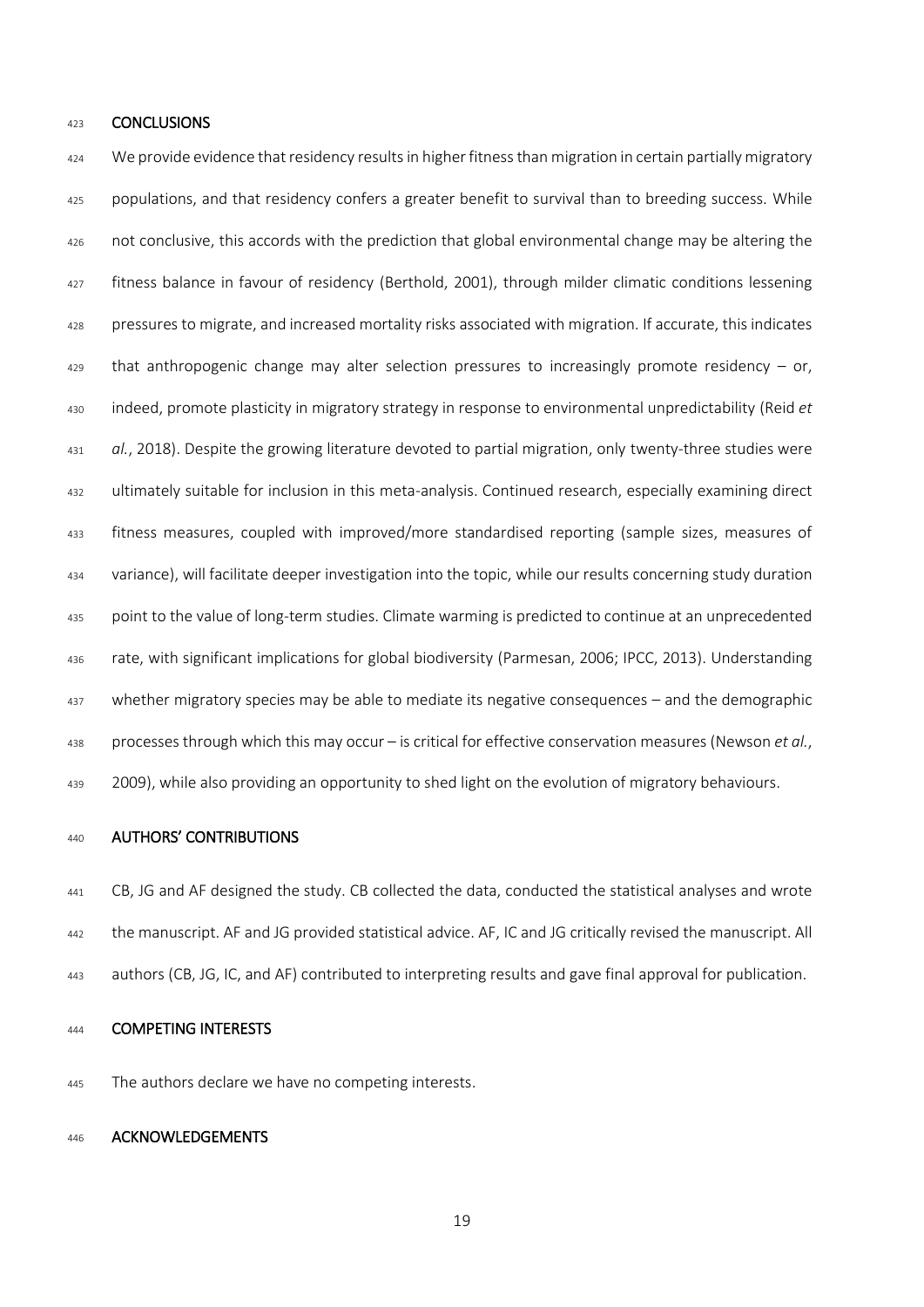447 We thank three anonymous reviewers for comments and suggestions on earlier drafts of the manuscript. CBwas funded by a PhD studentship from the Natural Environment Research Council, grant number NE/L002582/1.

# DATA ACCESSIBILITY

- 451 The dataset underlying the analyses described in this study is available from the NERC Environmental
- Information Data Centre:<https://doi.org/10.5285/1a4e8d59-e112-4de6-a06b-9ea47ff15815> (Buchan
- et al. 2019). Relevant R code is included as part of the supporting information.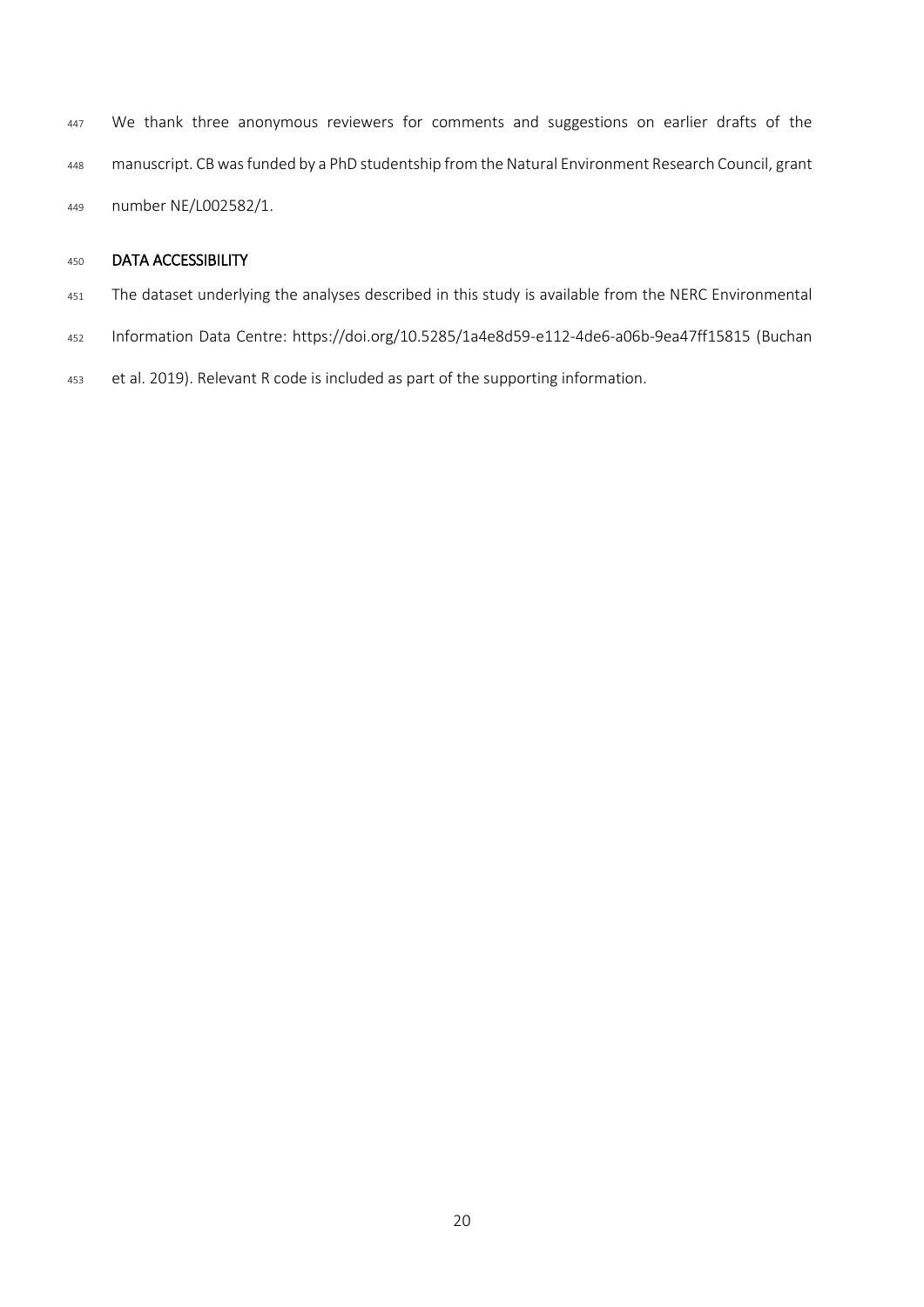## <sup>454</sup> TABLES

455 *Table 1 – Search terms used to create unfiltered reference library.*

Database/Search engine Search terms

| ISI Web of Science | benefits     | AND | migration |     |           |
|--------------------|--------------|-----|-----------|-----|-----------|
|                    | benefits     | AND | migration | AND | strategy  |
|                    | benefits     | AND | migratory | AND | strategy  |
|                    | benefits     | AND | partial   | AND | migration |
|                    | benefits     | AND | resident  | AND | migrant   |
|                    | consequences | AND | partial   | AND | migration |
|                    | consequences | AND | partial   | AND | strategy  |
|                    | reproduct*   | AND | benefits  | AND | migration |
|                    | reproduct*   | AND | partial   | AND | migration |
|                    | fitness      | AND | partial   | AND | migration |
|                    | survival     | AND | benefits  | AND | migration |
|                    | survival     | AND | partial   | AND | migration |
|                    |              |     |           |     |           |

Google Scholar benefits migration

benefits migration strategy

benefits migratory strategy

benefits partial migration

benefits resident migrant

consequences partial migration

consequences partial strategy

reproduction benefits migration

reproductive benefits migration

reproduction partial migration

reproductive partial migration

fitness partial migration

survival benefits migration

survival partial migration

456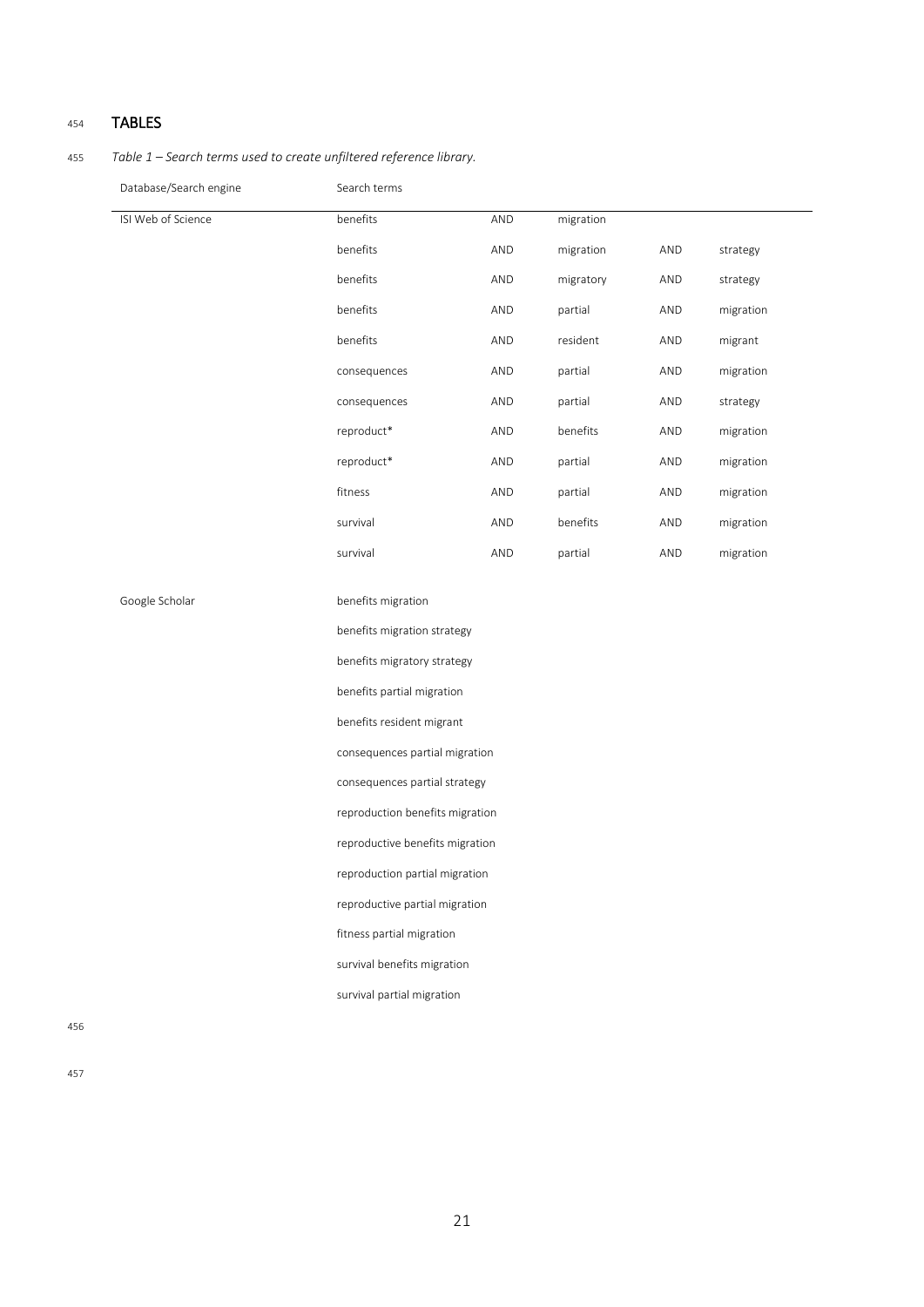458 *Table 2 – Model-averaged coefficients from models fitted to dataset of effect sizes (n=129) within two AICc units of the top* 

459 *model (n=3) showing influence of moderator variables on standardised effect size.*

| Moderator        | <b>Fstimate</b> | Unconditional variance | No. models | Importance | L95%     | U95%  |
|------------------|-----------------|------------------------|------------|------------|----------|-------|
| Distance         | 0.028           | 0.005                  |            | 0.207      | $-0.115$ | 0.171 |
| Latitude         | $-0.047$        | 0.01                   |            | 0.26       | $-0.241$ | 0.146 |
| Intercept        | $-0.421$        | 0.136                  | 3          |            | $-1.145$ | 0.303 |
| Metric: survival | 0.805           | 0.106                  | 3          |            | 0.165    | 1.444 |

460

461 *Table 3 – Candidate models fitted to dataset of effect sizes (n=129) ranked by AICc.*

| Model                                          | <b>AICc</b> | Delta AICc     | Weights  |
|------------------------------------------------|-------------|----------------|----------|
| $d \sim 1 +$ Metric type                       | 401.8037    | $\overline{0}$ | 0.383356 |
| $d \sim 1 +$ Metric type + Latitude            | 403.2428    | 1.4391         | 0.186686 |
| $d \sim 1 +$ Metric type + Distance            | 403.6943    | 1.8906         | 0.14896  |
| $d \sim 1 +$ Metric type + Latitude + Distance | 404.109     | 2.3053         | 0.121066 |
| $d \sim 1$                                     | 405.4768    | 3.6731         | 0.061096 |
| $d \approx 1 + 1$ atitude + Distance           | 406.5588    | 4.7551         | 0.035568 |
| $d \approx 1 + Distance$                       | 406.5911    | 4.7874         | 0.034997 |
| $d \sim 1 +$ Latitude                          | 407.018     | 5.2143         | 0.028271 |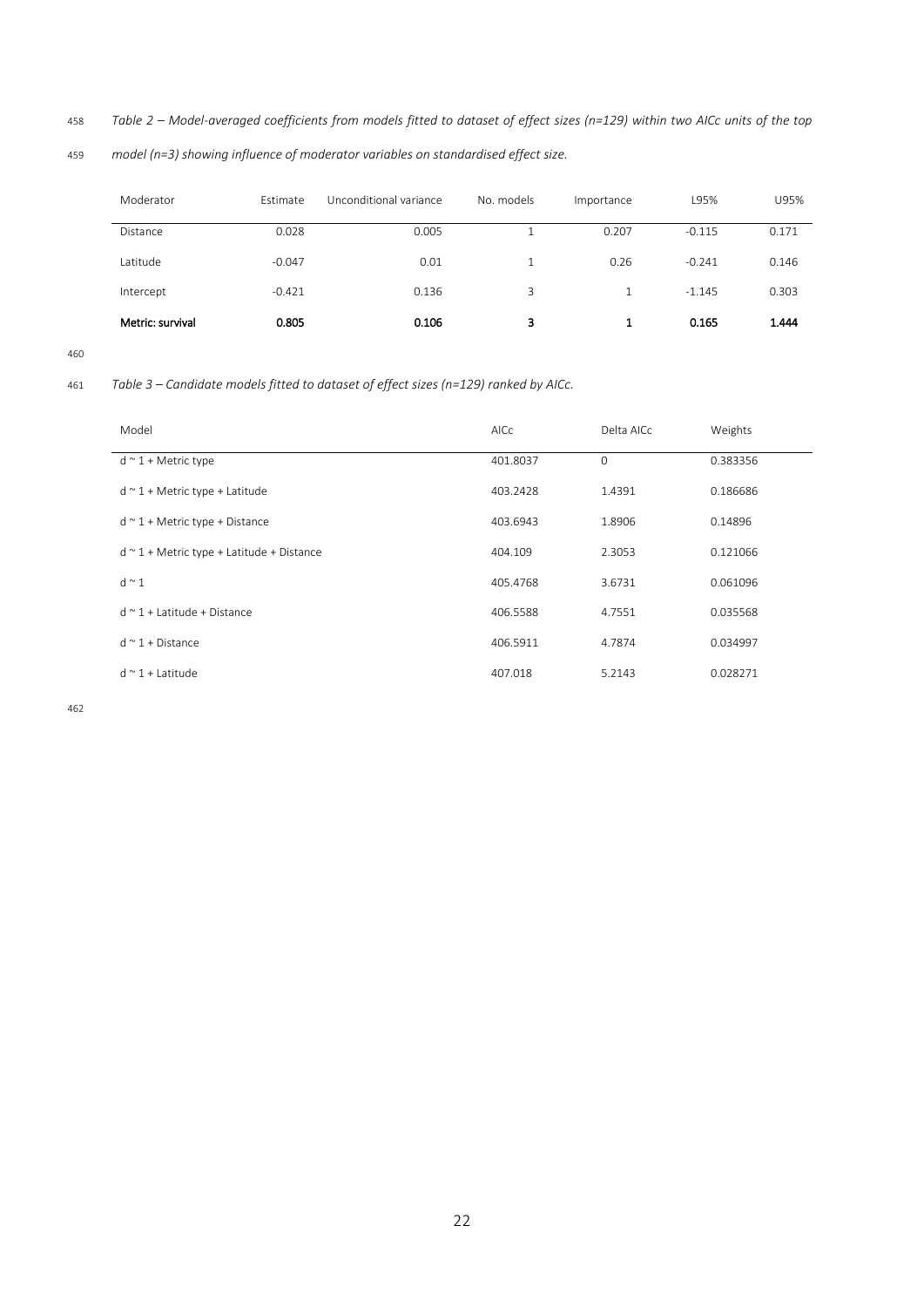## FIGURES



*Figure 1 – Model-averaged coefficient estimates for fitness measures (n=129). Positive estimates indicate a benefit to* 

*residency, negative values indicate a benefit to migration. Error bars represent 95% confidence intervals. Confidence intervals* 

*of blue points exclude zero, those of grey points include zero.*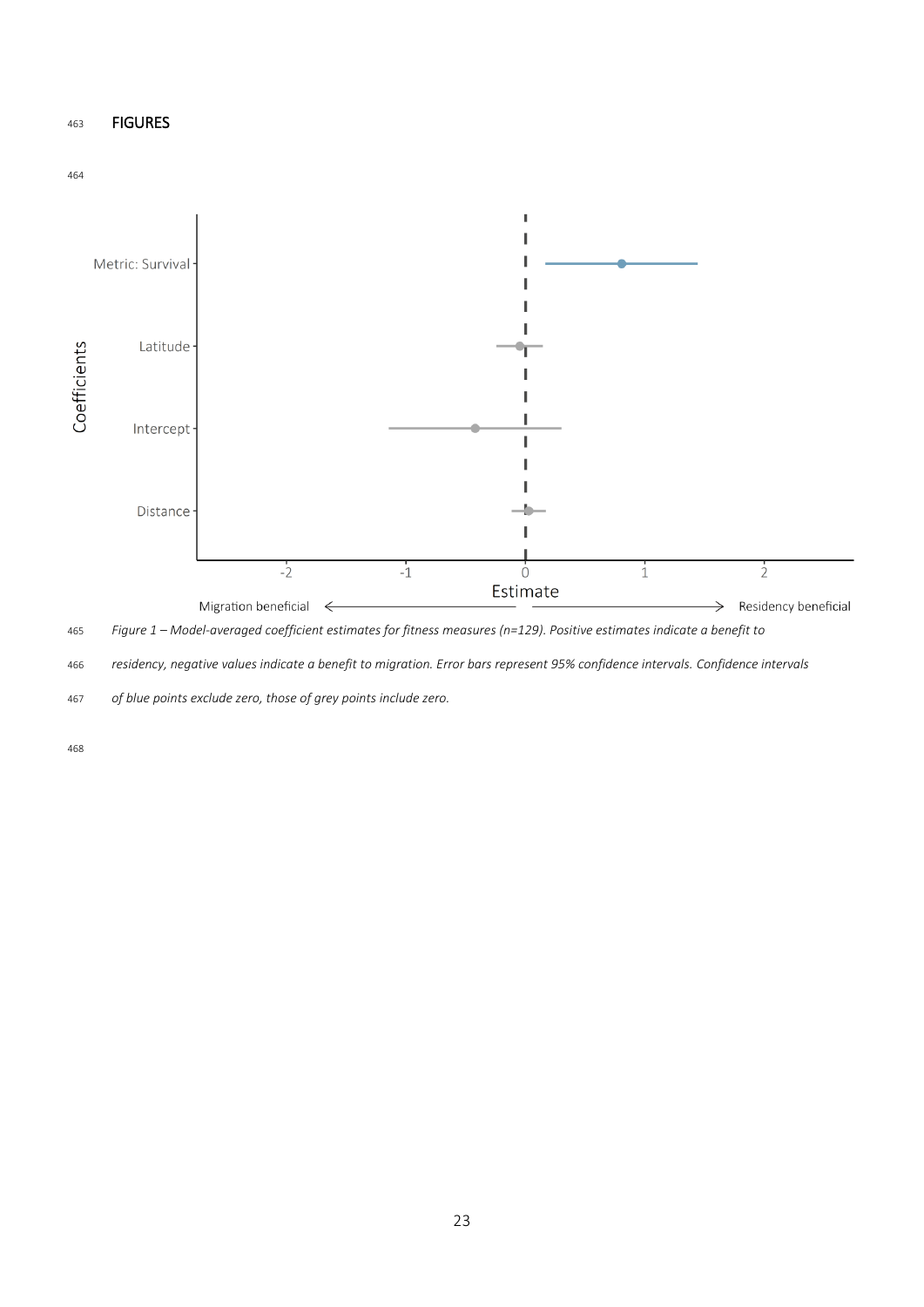

*Figure 2 – Effect sizes (d) predicted by individual meta-analytic random effects models fitted to taxonomic subsets of all* 

*fitness measures (n=129). Effect sizes greater than zero (dashed no-effect line) indicate a benefit to residency, effect size* 

*values below zero indicate a benefit to migration. Error bars represent 95% confidence intervals. Confidence intervals of blue* 

*points exclude zero, those of grey points include zero.*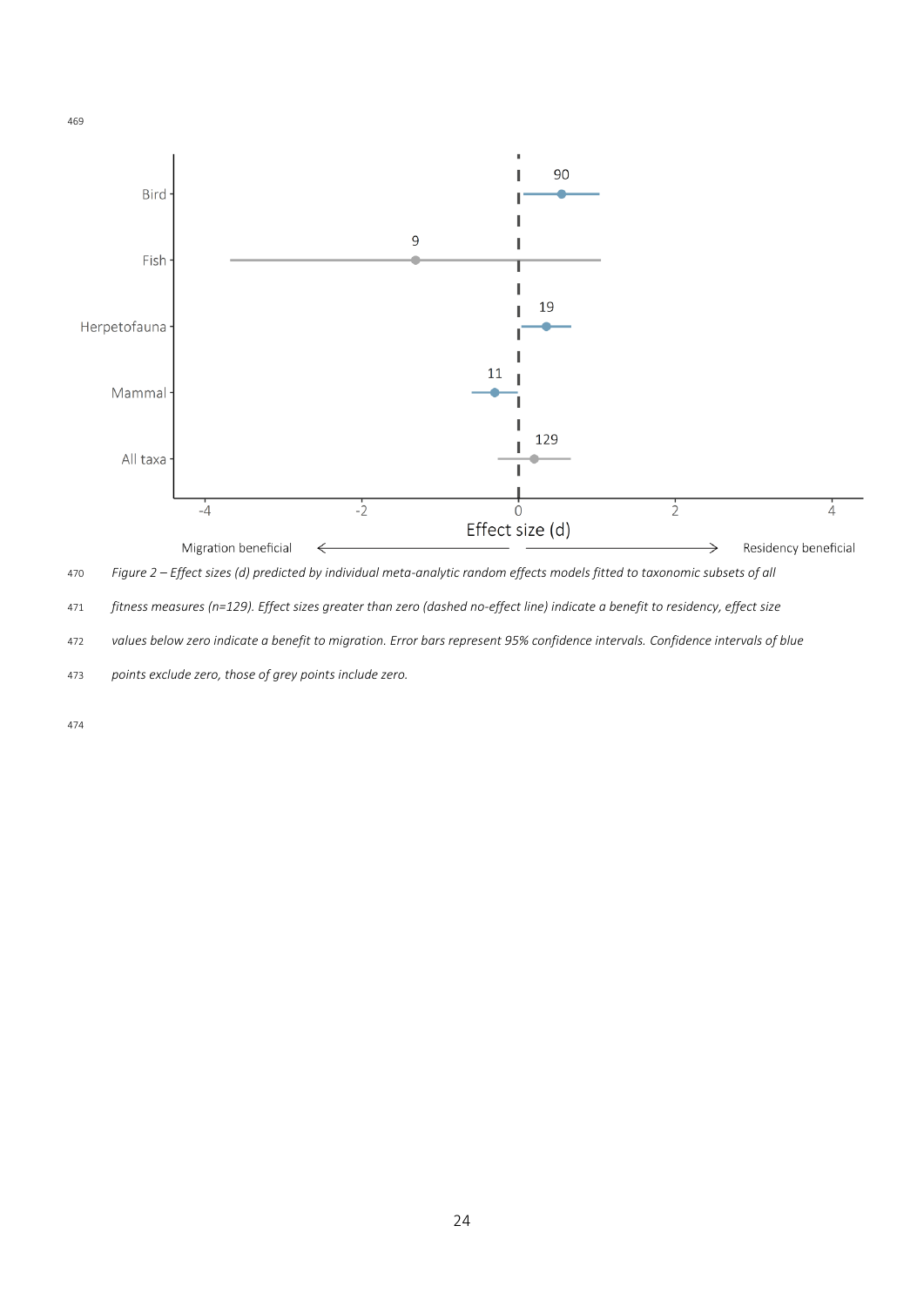

*Figure 3 – LEFT: Predicted effect of study duration on effect size (d) for fitness measures of all species (n=129). Positive effect* 

*size values indicate a benefit to residency, negative values indicate a benefit to migration. Dotted lines indicate 95%* 

*confidence intervals. RIGHT: Raw values of effect size variance varying with study duration.*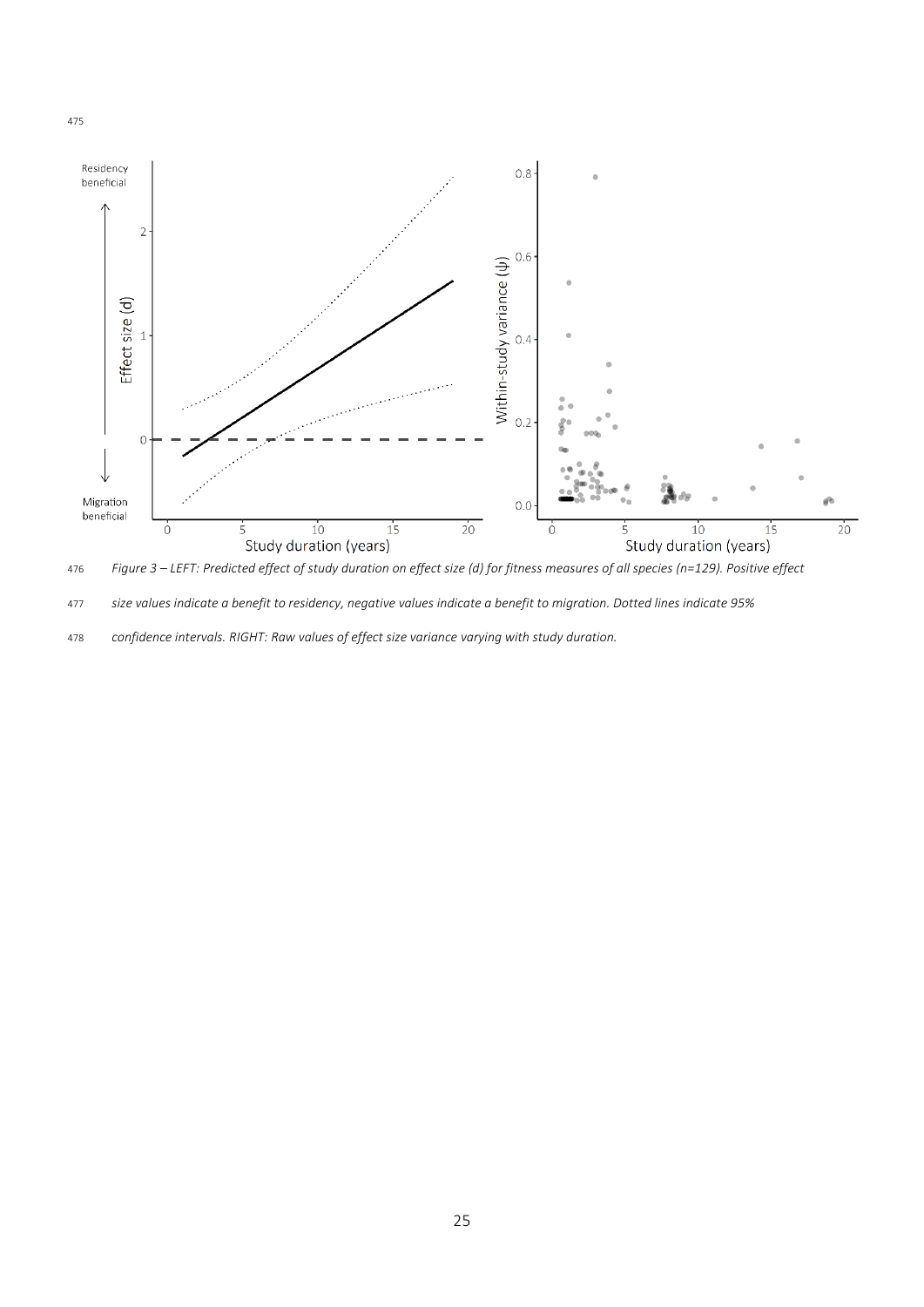#### REFERENCES

- Adams, W. M., Small, R. D. S. and Vickery, J. A. (2014) 'The impact of land use change on migrant birds in the Sahel', *Biodiversity*. Taylor & Francis, 15(2-3), pp. 101–108. doi:
- 10.1080/14888386.2014.931822.
- Alerstam, T.*,* Hedenström, A. and Åkesson, S*.* (2012) 'Long-distance migration: evolution and determinants', *Oikos.* 103(2), pp. 247–260.
- Alexander, R. M. (2002) 'The merits and implications of travel by swimming, flight and running for animals of different sizes', *Integrative and Comparative Biology*, 42(5), pp. 1060–1064. doi:

10.1093/icb/42.5.1060.

- Amano, T. and Sutherland, W. J. (2013) 'Four barriers to the global understanding of biodiversity
- conservation: Wealth, language, geographical location and security', *Proceedings of the Royal Society*

*B: Biological Sciences*, 280(1756). doi: 10.1098/rspb.2012.2649.

- Bai, M. L., Severinghaus, L. L. and Philippart, M. T. (2012) 'Mechanisms underlying small-scale partial
- migration of a subtropical owl', *Behavioral Ecology*, 23(1), pp. 153–159. doi: 10.1093/beheco/arr168.
- Bauer, S., Barta, Z., Ens, B. J., Hays, G. C., McNamara, J. M. and Klaassen, M. (2009) 'Animal migration:
- Linking models and data beyond taxonomic limits', *Biology Letters*, 5(4), pp. 433–435. doi:
- 10.1098/rsbl.2009.0324.
- 496 Berthold, P. (2001) *Bird migration: A general survey* (2<sup>nd</sup> ed.). Oxford, UK: Oxford University Press.
- Berthold, P. (2003) 'Genetic basis and evolutionary aspects of bird migration', *Advances in the Study of Behavior,* 33, pp. 175–229.
- Both, C.*,* Artemyev, A. V., Blaauw, B., Cowie, R. J., Dekhuijzen, A. J., Eeva, T., … Visser, M. E. (2004)
- 'Large-scale geographical variation confirms that climate change causes birds to lay earlier',
- *Proceedings of the Royal Society B: Biological Sciences*, 271(1549), pp. 1657–1662. doi:
- 10.1098/rspb.2004.2770.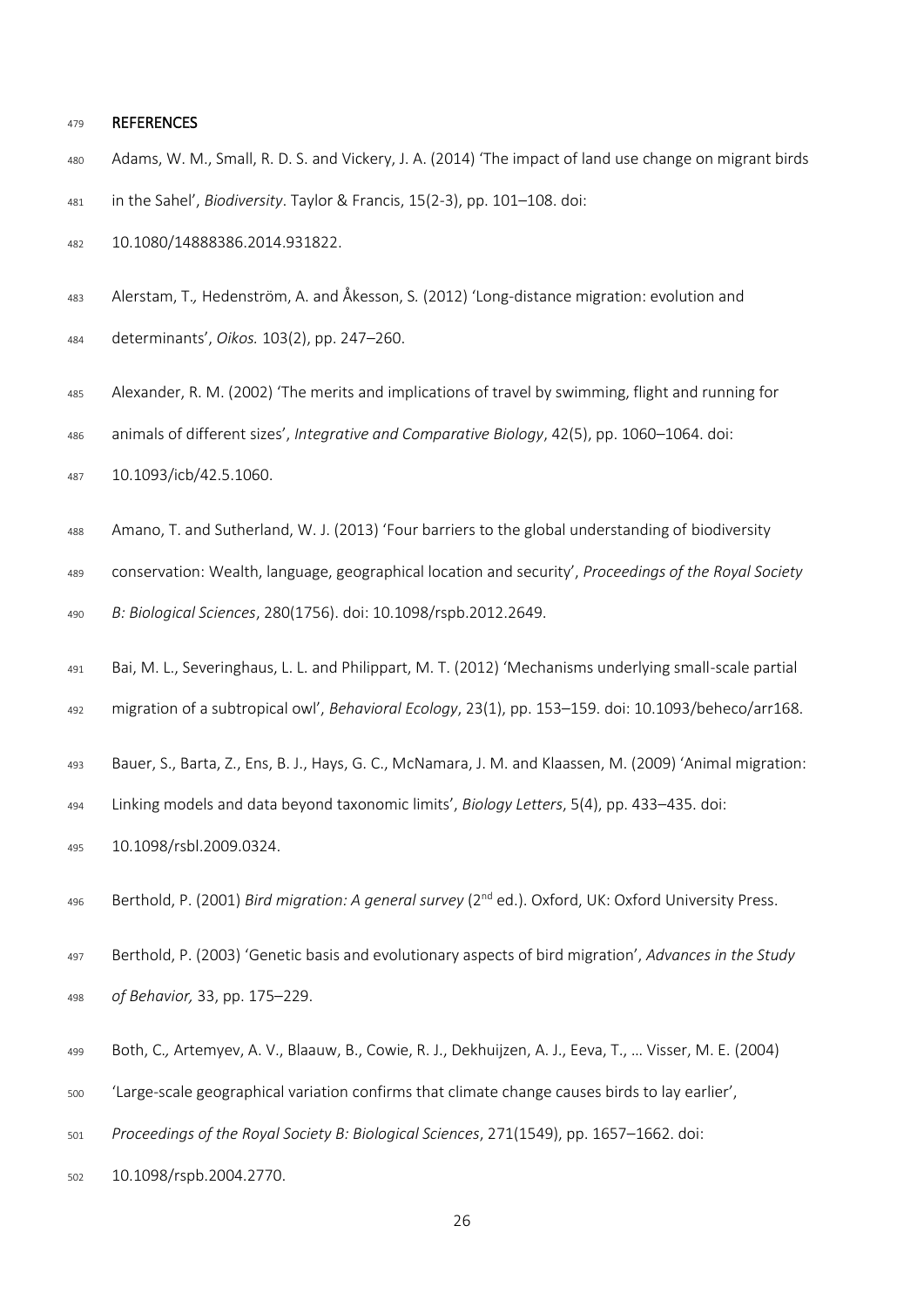| 503 | Both, C., Van Turnhout, C. A. M., Bijlsma, R. G., Siepel, H., Van Strien, A. J. and Foppen, R. P. B. (2010) |
|-----|-------------------------------------------------------------------------------------------------------------|
| 504 | 'Avian population consequences of climate change are most severe for long-distance migrants in              |
| 505 | seasonal habitats', Proceedings of the Royal Society B: Biological Sciences, 277(1685), pp. 1259–1266.      |
| 506 | doi: 10.1098/rspb.2009.1525.                                                                                |
|     |                                                                                                             |

 Breed, G. A., Stichter, S. and Crone, E. E. (2013) 'Climate-driven changes in northeastern US butterfly communities', *Nature Climate Change*. Nature Publishing Group, 3(2), pp. 142–145. doi: 10.1038/nclimate1663.

Buchan, C., Gilroy, J.J., Catry, I., Franco, A.M.A. (2019) 'Survival and reproductive success of migrant

and resident wildlife in published studies of partially migratory populations', *NERC Environmental* 

*Information Data Centre*. <https://doi.org/10.5285/1a4e8d59-e112-4de6-a06b-9ea47ff15815>

- Burnham, K. P. and Anderson, D. R. (2002) *Model selection and multimodel inference: a practical*  <sup>514</sup> *information-theoretic approach* (2<sup>nd</sup> ed.). Springer US.
- Calcagno, V. and de Mazancourt, C. (2010) 'glmulti : An R package for easy automated model

selection with (generalized) linear models', *Journal of Statistical Software*, 34(12). doi:

10.18637/jss.v034.i12.

Calsbeek, R., Alonzo, A. H., Zamudio, K. and Sinervo, B. (2002) 'Sexual selection and alternative mating

behaviours generate demographic stochasticity in small populations', *Proceedings of the Royal Society* 

*B: Biological Sciences*, 269(1487), pp. 157–164. doi: 10.1098/rspb.2001.1856.

Chapman, B. B., Brönmark, C., Nilsson, J-Å. and Hansson, L-A. (2011a) 'Partial migration: An

introduction', *Oikos*, 120(12), pp. 1761–1763. doi: 10.1111/j.1600-0706.2011.20070.x.

- Chapman, B. B., Brönmark, C., Nilsson, J-Å. and Hansson, L-A. 'The ecology and evolution of partial
- migration', *Oikos*, 120(12), pp. 1764–1775. doi: 10.1111/j.1600-0706.2011.20131.x.
- Cochrane Collaboration (2011) 'Chapter 10: Addressing reporting biases' in Higgins, J. and Green, S.
- (eds) *Cochrane Handbook for Systematic Reviews of Interventions (Version 5.1.0)*. 10.1-10.6.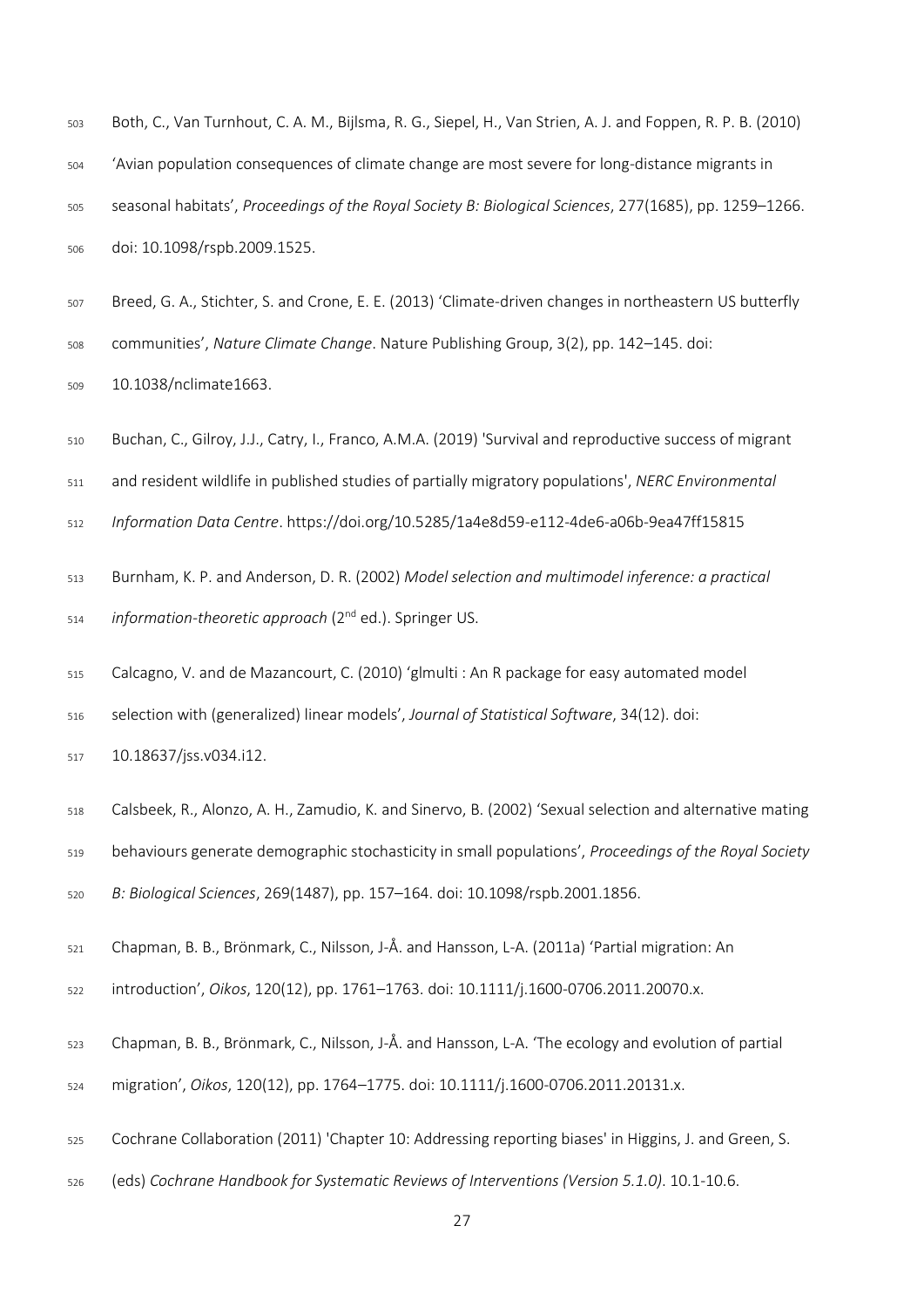- www.handbook.cochrane.org
- Cobben, M. M. P. and van Noordwijk, A. J. (2017) 'Consequences of the genetic threshold model for observing partial migration under climate change scenarios', *Ecology and Evolution*, 7(20), pp. 8379– 8387. doi: 10.1002/ece3.3357.
- Côté, I. M., Curtis, P. S., Rothstein, H. R. and Stewart, G. B. (2013) 'Gathering data: searching literature
- and selection criteria', in Koricheva, J., Gurevitch, J., and Mengersen, K. (eds) *Handbook of Meta-*
- *analysis in Ecology and Evolution*. Princeton, NJ, USA and Oxford, UK: Princeton University Press, pp. 37–51.
- Data Miner (2017) *Data Miner*. Available at: https://data-miner.io/ (Accessed: 6 November 2017).
- Dingle, H. (1980) 'Ecology and evolution of migration', *Animal Migration, Orientation and Navigation*.
- Academic Press, pp. 1–101. doi: 10.1016/B978-0-08-091833-4.50006-7.
- Dingle, H. and Drake, A. (2007) 'What is migration?', *BioScience*, 57(2), pp. 113–121. doi:

10.1641/B570206.

- Fraser, K. C.*,* Silverio, C., Kramer, P., Mickle, N., Aeppli, R. and Stutchbury, B. J. M. (2013) 'A trans-
- hemispheric migratory songbird does not advance spring schedules or increase migration rate in
- response to record-setting temperatures at breeding sites', *PLoS ONE*, 8(5): e64587, pp. 1–5. doi:
- 10.1371/journal.pone.0064587.
- Gilroy, J. J., Gill, J. A., Butchart, S. H. M., Jones, V. R. and Franco, A. M. A. (2016) 'Migratory diversity
- predicts population declines in birds', *Ecology Letters*, 19(3), pp. 308–317. doi: 10.1111/ele.12569.
- Google (2018) *Google Search Appliance Admin Console Help*. Available at:
- https://www.google.com/support/enterprise/static/gsa/docs/admin/74/admin\_console\_help/serve\_ query\_expansion.html.
- Grayson, K. L. and Wilbur, H. M. (2009) 'Sex- and context-dependent migration in a pond-breeding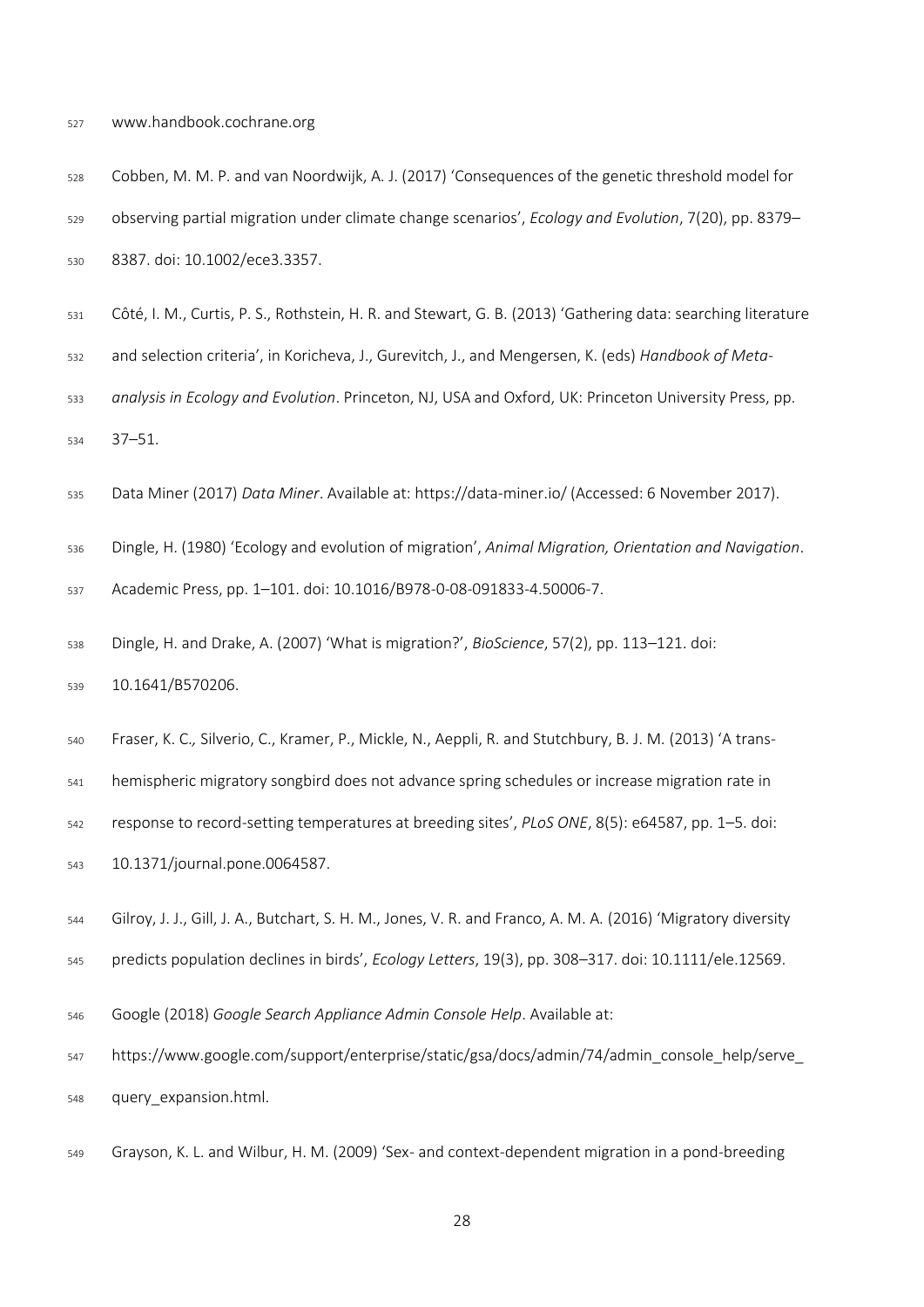amphibian', *Ecology*, 90(2), pp. 306–312.

- Griswold, C. K., Taylor, C. M. and Norris, D. R. (2010) 'The evolution of migration in a seasonal environment', *Proceedings of the Royal Society B: Biological Sciences*, 277(1694), pp. 2711–2720. doi: 10.1098/rspb.2010.0550.
- Griswold, C. K., Taylor, C. M. and Norris, D. R. (2011) 'The equilibrium population size of a partially
- migratory population and its response to environmental change', *Oikos*, 120(12), pp. 1847–1859. doi: 10.1111/j.1600-0706.2011.19435.x.
- Habeck, C. W. and Schultz, A. K. (2015) 'Community-level impacts of white-tailed deer on understorey
- plants in North American forests: a meta-analysis', *AoB Plants*, 7: plv119. doi: 10.1093/aobpla/plv119.
- Hamman, E. A.*,* Pappalardo, P., Bence, J. R., Peacor, S. D. and Osenberg, C. W. (2018) 'Bias in meta-analyses using Hedges' d', *Ecosphere*, 9(9): e02419. doi: 10.1002/ecs2.2419.
- Hansen, B. B., Aanes, R. and Sæther, B-E. (2010) 'Partial seasonal migration in high-arctic Svalbard reindeer (*Rangifer tarandus platyrhynchus*)', *Canadian Journal of Zoology*, 88(12), pp. 1202–1209. doi: 10.1139/Z10-086.
- Heath, J. A., Steenhof, K. and Foster, M. A. (2012) 'Shorter migration distances associated with higher
- winter temperatures suggest a mechanism for advancing nesting phenology of American kestrels

*Falco sparverius*', *Journal of Avian Biology*, 43(4), pp. 376–384. doi: 10.1111/j.1600-

048X.2012.05595.x.

- Hebblewhite, M. and Merrill, E. H. (2011) 'Demographic balancing of migrant and resident elk in a partially migratory population through forage-predation tradeoffs', *Oikos*, 120(12), pp. 1860–1870. doi: 10.1111/j.1600-0706.2011.19436.x.
- Hedges, L. V. (1981) 'Distribution Theory for Glass's Estimator of Effect Size and Related Estimators', *Journal of Educational Statistics*, 6(2), pp. 107–128.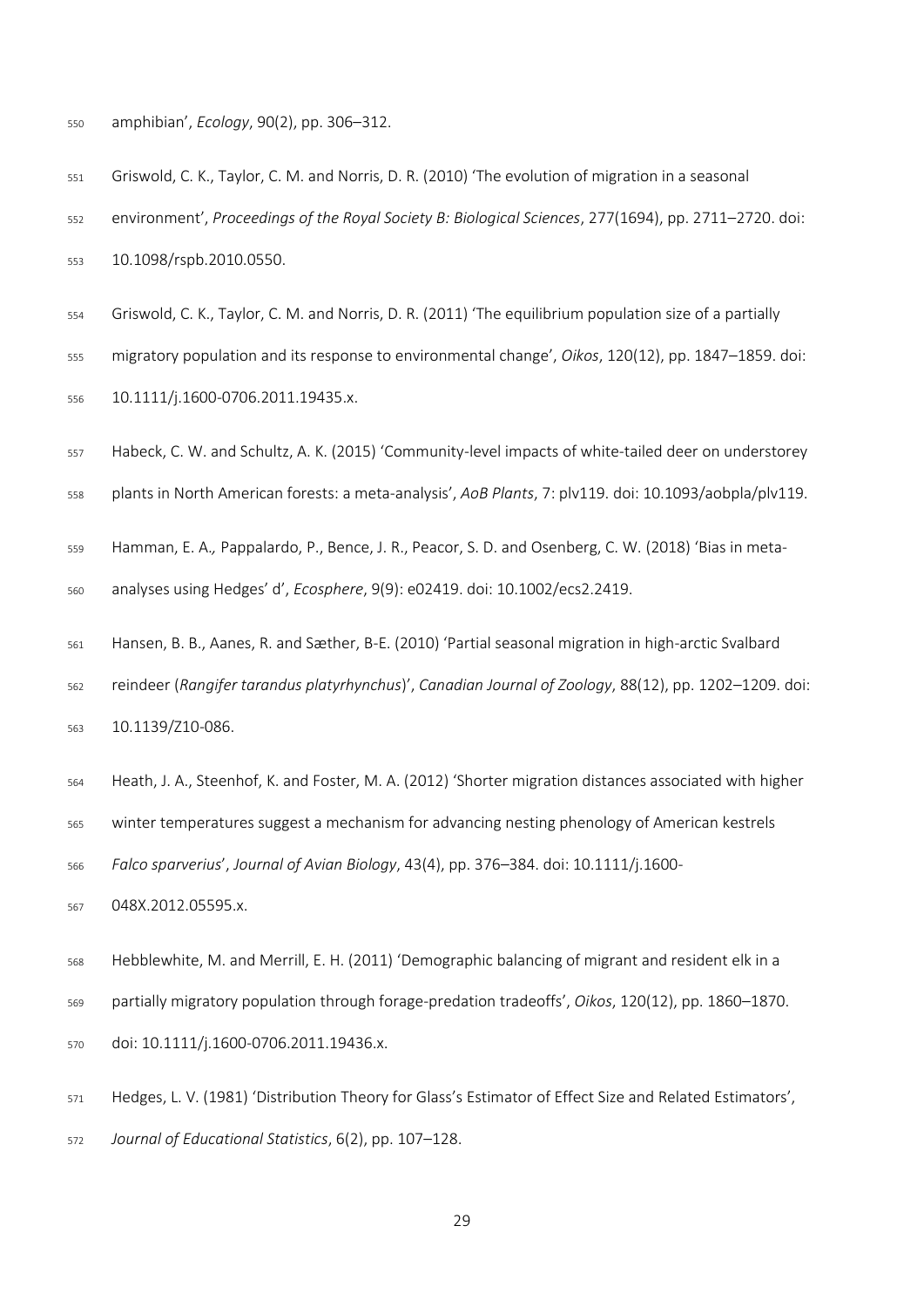Hegemann, A., Marra, P. P. and Tieleman, B. I. (2015) 'Causes and consequences of partial migration

in a passerine bird', *The American Naturalist*, 186(4), pp. 531–546. doi: 10.1086/682667.

Hillebrand, H. and Gurevitch, J. (2016) 'Meta-analysis and systematic reviews in ecology', *eLS*, pp. 1–

- 11. doi: 10.1002/9780470015902.a0003272.pub2.
- IPCC (2013) 'Summary for Policymakers', in Stocker, T.F., D. Qin, G-K. Plattner, M. Tignor, S.K. Allen, J.
- Boschung, A. Nauels, Y. Xia, V. B. and P. M. M. (eds) *Climate Change 2013: The Physical Science Basis.*
- *Contribution of Working Group I to the Fifth Assessment Report of the Intergovernmental Panel on*

*Climate Change*. Cambridge, UK and New York, NY, USA: Cambridge University Press.

- Jennions, M. D., Kahn, A. T., Kelly, C. D. and Kokko, H. (2013) 'Publication and related biases', in
- Koricheva, J., Gurevitch, J., and Mengersen, K. (eds) *Handbook of Meta-analysis in Ecology and*
- *Evolution*. Princeton, NJ, USA and Oxford, UK: Princeton University Press, pp. 207–236.
- Jonzén, N.*,* Lindén, A., Ergon, T., Knudsen, E., Vik J. O., Rubolini, D. … Stenseth, N. C. (2006) 'Rapid
- advance of spring arrival dates in long-distance migratory birds', *Science*, 312(5782), pp. 1959–1961. doi: 10.1126/science.1126119.
- Kokko, H. (2011) 'Directions in modelling partial migration: How adaptation can cause a population
- decline and why the rules of territory acquisition matter', *Oikos*, 120(12), pp. 1826–1837. doi:
- 10.1111/j.1600-0706.2011.19438.x.
- Lack, D. (1968) 'Bird Migration and Natural Selection', *Oikos*, 19(1), pp. 1-9. doi: 10.2307/3564725.
- Lindström, Å. (1989) 'Finch flock size and risk of hawk predation at a migratory stopover site', *Auk*, 106, pp. 225–232.
- Lundberg, P. (1987) 'Partial bird migration and evolutionarily stable strategies', *Journal of Theoretical Biology*, 125, pp. 351–360. doi: 10.1016/S0022-5193(87)80067-X.
- Lundberg, P. (1988) 'The evolution of partial migration in Birds', *Trends in Ecology and Evolution*, 3(7),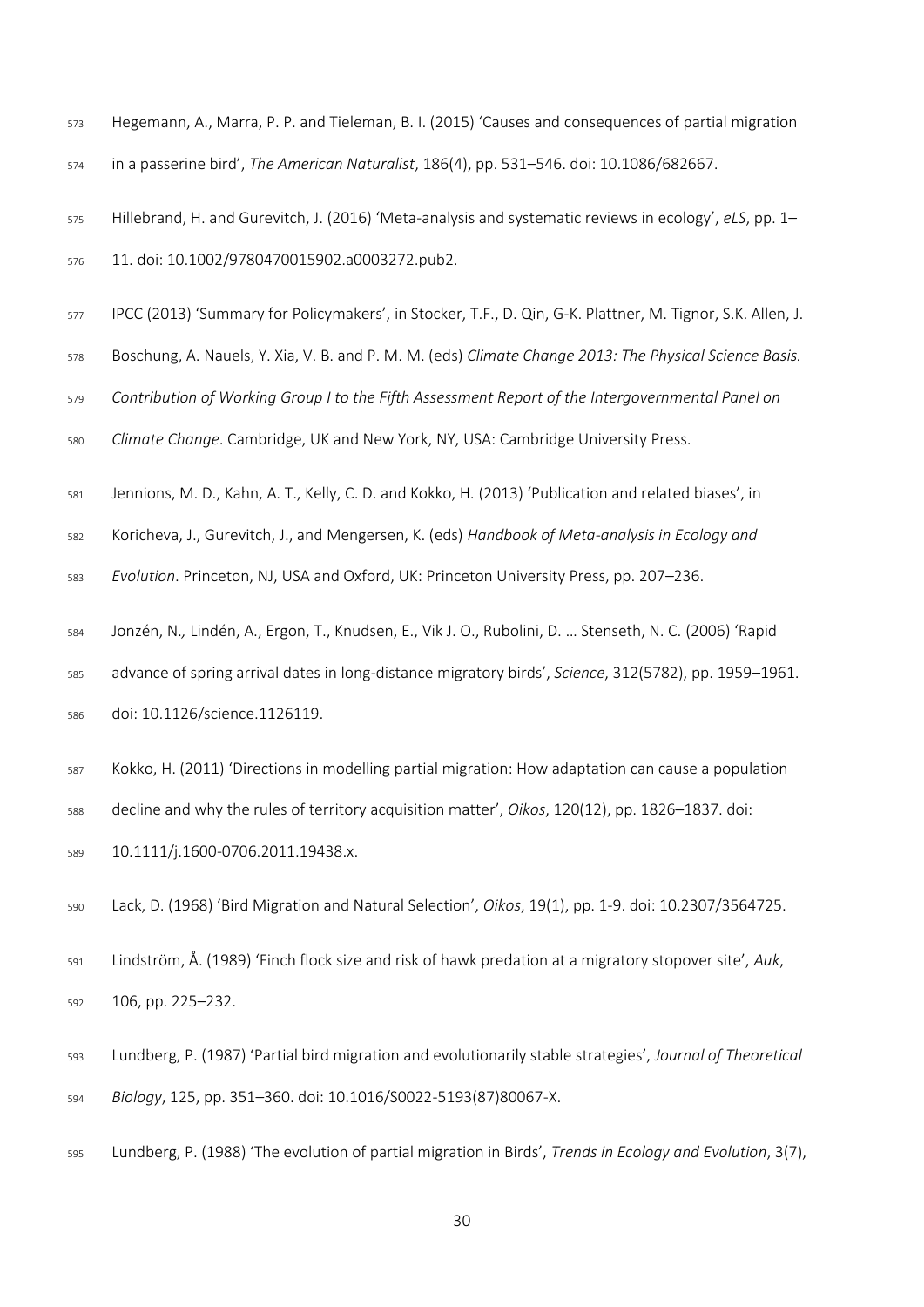pp. 172–175. doi: 10.1016/0169-5347(88)90035-3.

 Martin, L. J., Blossey, B. and Ellis, E. (2012) 'Mapping where ecologists work: Biases in the global distribution of terrestrial ecological observations', *Frontiers in Ecology and the Environment*, 10(4), pp. 195–201. doi: 10.1890/110154.

McKinnon, L., Smith, P. A., Nol, E., Martin, J. L., Doyle, F. I., Abraham, K. F. … Bêty, J. (2010) 'Lower

predation risk for migratory birds', *Science*, 327(5963), pp. 326–327.

Meller, K., Vähätalo, A. V., Hokkanen, T., Rintala, J., Piha, M. and Lehikoinen, A. (2016) 'Interannual

variation and long-term trends in proportions of resident individuals in partially migratory birds',

*Journal of Animal Ecology*, 85(2), pp. 570–580. doi: 10.1111/1365-2656.12486.

Mengersen, K., Jennions, M. D. and Schmid, C. H. (2013) 'Statistical models for the meta-analysis of

nonindependent data', in Koricheva, J., Gurevitch, J., and Mengersen, K. (eds) *Handbook of Meta-*

 *analysis in Ecology and Evolution*. Princeton, NJ, USA and Oxford, UK: Princeton University Press, pp. 255–283.

Møller, A. P., Rubolini, D. and Lehikoinen, E. (2008) 'Populations of migratory bird species that did not

show a phenological response to climate change are declining.', *Proceedings of the National Academy* 

*of Sciences of the United States of America*, 105(42), pp. 16195–16200. doi:

10.1073/pnas.0803825105.

 Morrison, C. A., Robinson, R. A., Clark, J. A., Risely, K. and Gill, J. A. (2013) 'Recent population declines in Afro-Palaearctic migratory birds: the influence of breeding and non-breeding seasons', *Diversity and Distributions,* 19, pp. 1051–1058. doi: 10.1111/ddi.12084.

Newson, S., Mendes, S., Crick, H. Q. P., Dulvy, N. K., Houghton, J. D. R., Hays, G. C. … Robinson, R. A.

(2009) 'Indicators of the impact of climate change on migratory species', *Endangered Species* 

*Research*, 7, pp. 101–113. doi: 10.3354/esr00162.

Newton, I. (2008) *The Migration Ecology of Birds*. London: Academic Press.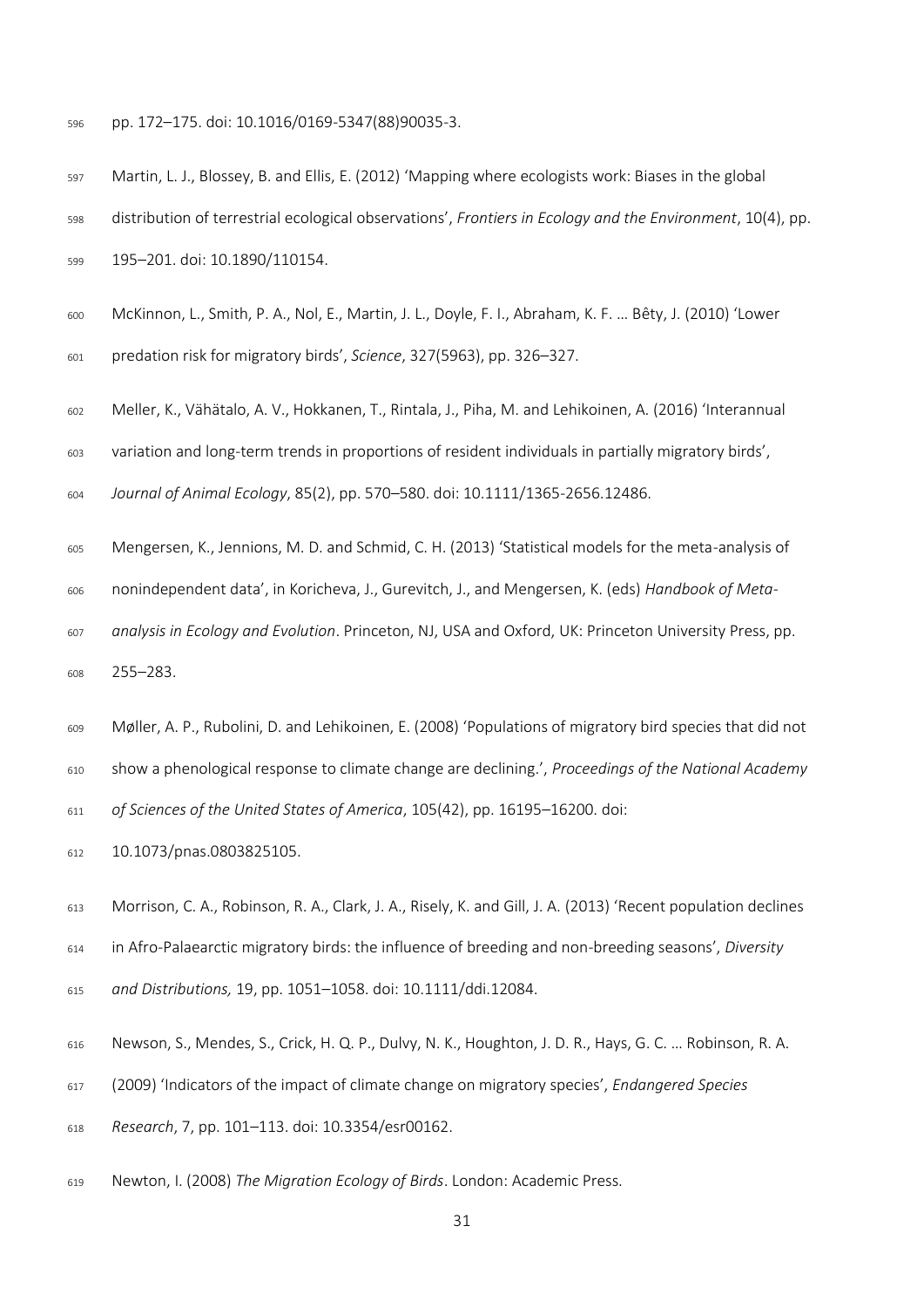- Nilsson, A. L. K., Lindström, Å., Jonzén, N., Nilsson, S. G. and Karlsson, L. (2006) 'The effect of climate change on partial migration - the blue tit paradox', *Global Change Biology*, 12(10), pp. 2014–2022. doi: 10.1111/j.1365-2486.2006.01237.x.
- Palacín, C., Alonso, J. C., Martín, C. A. and Alonso, J. A. (2017) 'Changes in bird-migration patterns
- associated with human-induced mortality', *Conservation Biology*, 31(1), pp. 106–115. doi:
- 10.1111/cobi.12758.
- Parmesan, C. (2006) 'Ecological and evolutionary responses to recent climate change', *Annual Review of Ecology, Evolution, and Systematics*, 37(1), pp. 637–669. doi:
- 10.1146/annurev.ecolsys.37.091305.110100.
- Pearce-Higgins, J. W., Ockendon, N., Baker, D. J., Carr, J., White, E. C., Almond, R. E. A. … Tanner, E. V.
- J. (2015) 'Geographical variation in species' population responses to changes in temperature and
- precipitation', *Proceedings of the Royal Society B: Biological Sciences*, 282(1818). doi:
- 10.1098/rspb.2015.1561.
- Pulido, F. and Berthold, P. (2010) 'Current selection for lower migratory activity will drive the
- evolution of residency in a migratory bird population', *Proceedings of the National Academy of*
- *Sciences*, 107(16), pp. 7341–7346. doi: 10.1073/pnas.0910361107.
- R Core Development Team (2018) 'R: A language and environment for statistical computing'. Vienna, Austria: R Foundation for Statistical Computing. Available at: http://www.r-project.org.
- Reid, J. M., Travis, J. M. J., Daunt, F., Burthe, S. J., Wanless, S. and Dytham, C. (2018) 'Population and
- evolutionary dynamics in spatially structured seasonally varying environments', *Biological Reviews*,
- 93(3), pp. 1578–1603. doi: 10.1111/brv.12409.
- Robinson, R. A.*,* Crick, H. Q. P., Learmonth, J. A., Maclean, I. M. D., Thomas, C. D., Bairlein, F. … Visser,
- M. E. (2009) 'Travelling through a warming world: Climate change and migratory species', *Endangered*
- *Species Research*, 7, pp. 87–99. doi: 10.3354/esr00095.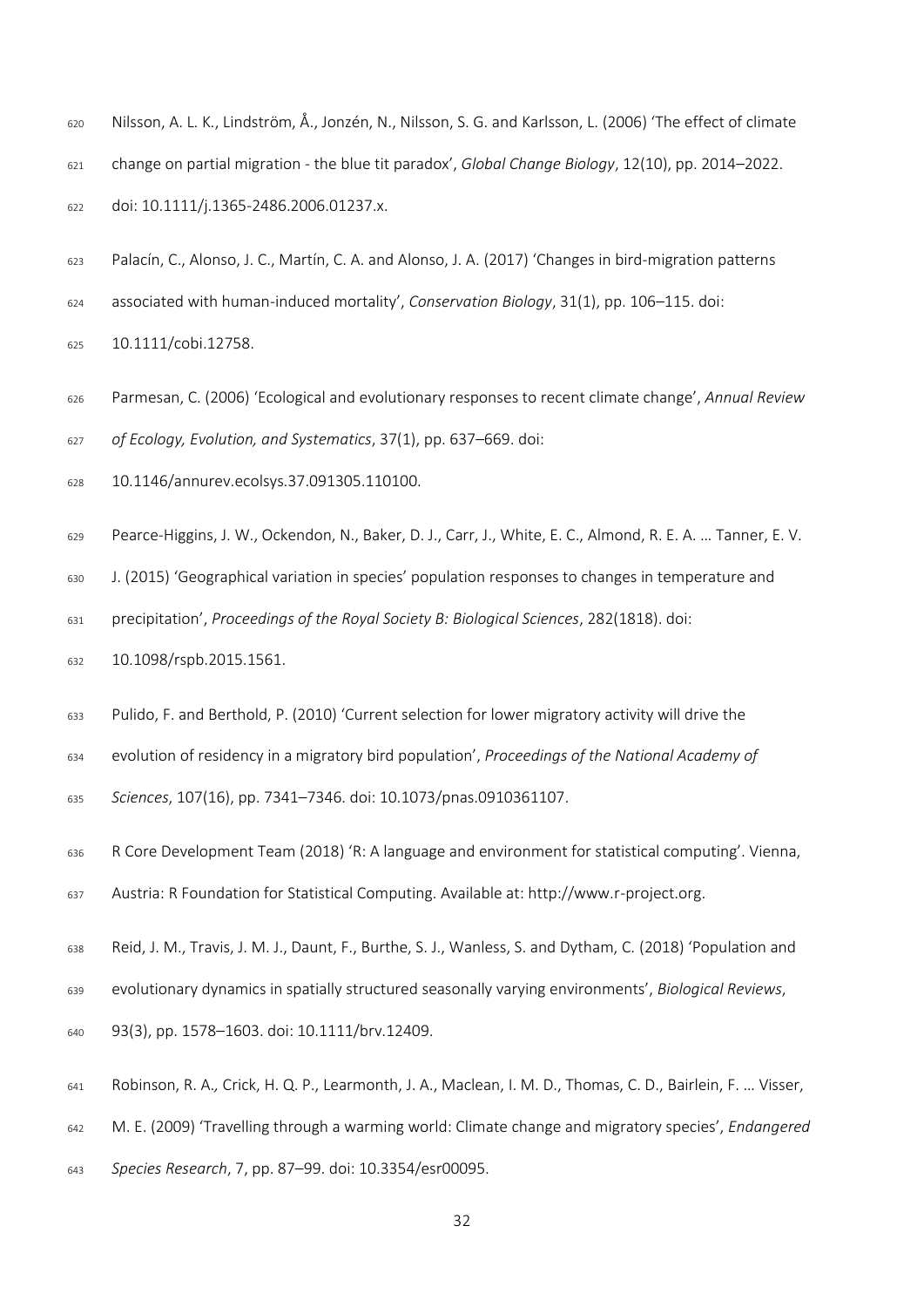- Rohatgi, A. (2018) *WebPlotDigitizer 4.1*. Available at: https://automeris.io/WebPlotDigitizer.
- Rolandsen, C. M., Solber, E. J., Sæther, B-E., Van Moorter, B., Herfindal, I. and Bøjrneraas, K. (2017)
- 'On fitness and partial migration in a large herbivore migratory moose have higher reproductive
- performance than residents', *Oikos*, 126(4), pp. 547–555. doi: 10.1111/oik.02996.
- Satterfield, D. A.*,* Marra, P. P., Sillett, T. S. and Altizer, S. (2018) 'Responses of migratory species and
- their pathogens to supplemental feeding'. *Philosophical Transactions of the Royal Society B: Biological*
- *Sciences,* 373(1745). doi: 10.1098/rstb.2017.0094
- Sekercioglu, C. H. (2010) 'Partial migration in tropical birds: The frontier of movement ecology',
- *Journal of Animal Ecology*, 79(5), pp. 933–936. doi: 10.1111/j.1365-2656.2010.01739.x.
- Somveille, M.*,* Manica, A., Butchart, S. H. M. and Rodrigues, A. S. L. (2013) 'Mapping Global Diversity
- Patterns for Migratory Birds', *PLoS ONE*, 8(8): e70907. doi: 10.1371/journal.pone.0070907.
- Somveille, M., Rodrigues, A. S. L. and Manica, A. (2015) 'Why do birds migrate? A macroecological
- perspective', *Global Ecology and Biogeography*, 24(6), pp. 664–674. doi: 10.1111/geb.12298.
- La Sorte, F. A. and Thompson, F. R. (2007) 'Poleward shifts in winter ranges of North American birds', *Ecology*, 88(7), pp. 1803–1812. doi: 10.1890/06-1072.1.
- Sterne, J. A. C. and Egger, M. (2005) 'Regression methods to detect publication and other bias in
- meta-analyses', in Rothstein, H. R., Sutton, A. J., and Borenstein, M. (eds) *Publication Bias in Meta-*
- *Analysis: Prevention, Assessment and Adjustments*. Chichester, UK: John Wiley & Sons Ltd, pp. 99– 110.
- Stevens, J. P. (1984) 'Outliers and Influential Data Points in Regression-Analysis', *Psychological Bulletin*, 95(2), pp. 334–344. doi: 10.1037/0033-2909.95.2.334.
- Stewart, G. B., Pullin, A. S. and Coles, C. F. (2007) 'Poor evidence-base for assessment of windfarm
- impacts on birds', *Environmental Conservation*, 34(1), pp. 1–11. doi: 10.1017/S0376892907003554.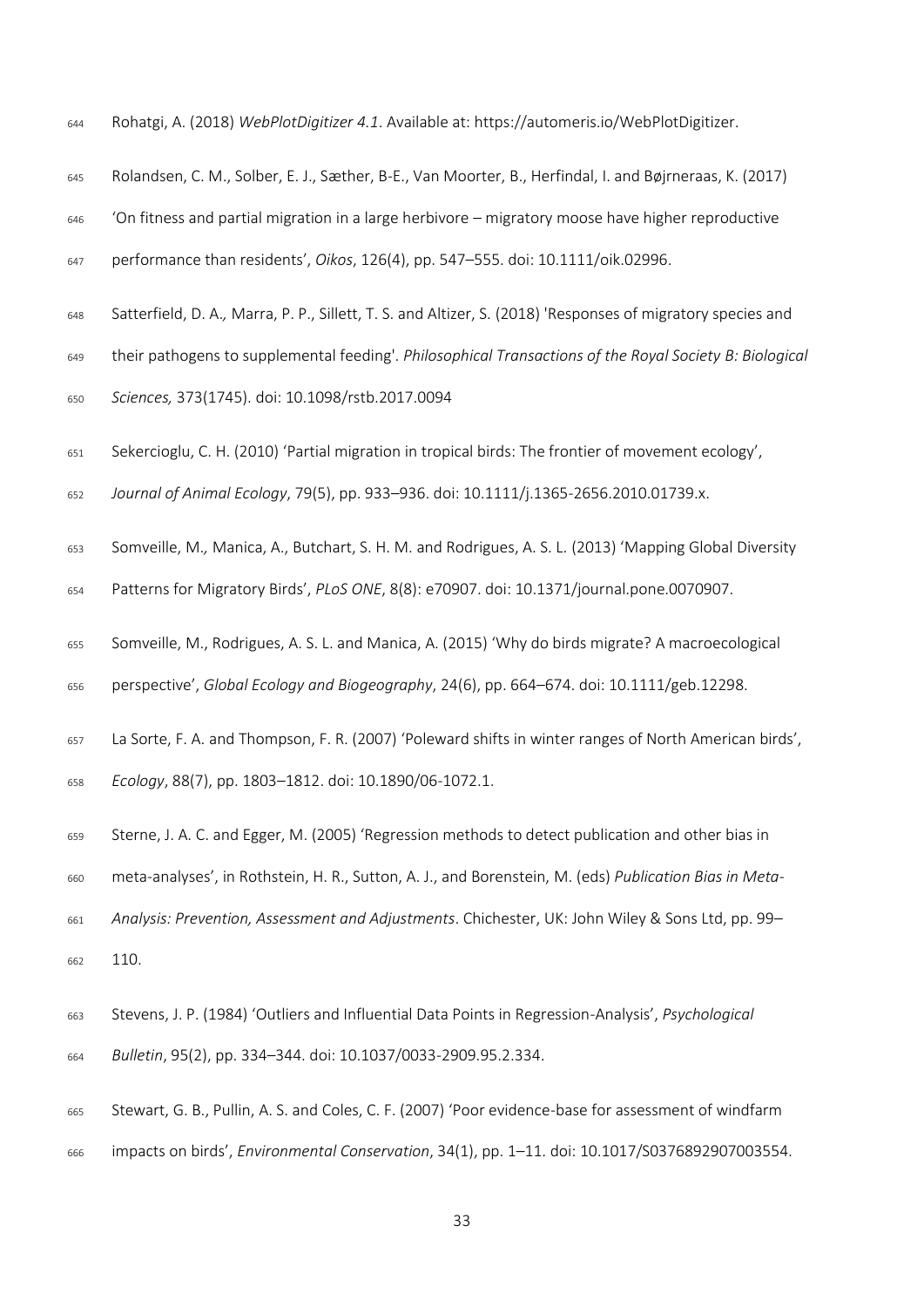- Tomotani, B. M., van der Jeugd, H., Gienapp. P., de la Hera, I., Pilzecker, J., Teighmann, C. and Visser,
- M. E. (2017) 'Climate change leads to differential shifts in the timing of annual cycle stages in a
- migratory bird', *Global Change Biology*, 24, pp. 823–835. doi: 10.1111/gcb.14006.
- Townsend, A. K., Frett, B., McGarvey, A. and Taff, C. C. (2018) 'Where do winter crows go?
- Characterizing partial migration of American Crows with satellite telemetry, stable isotopes, and
- molecular markers', *The Auk*, 135(4), pp. 964–974. doi: 10.1642/AUK-18-23.1.
- Usui, T., Butchart, S. H. M. and Phillimore, A. B. (2017) 'Temporal shifts and temperature sensitivity of
- avian spring migratory phenology: a phylogenetic meta-analysis', *Journal of Animal Ecology*, 86(2), pp.
- 250–261. doi: 10.1111/1365-2656.12612.
- Vélez-Espino, L. A., McLaughlin, R. L. and Robillard, M. (2013) 'Ecological advantages of partial
- migration as a conditional strategy', *Theoretical Population Biology*, 85, pp. 1–11. doi:
- 10.1016/j.tpb.2013.01.004.
- Vickery, J. A., Ewing, S. R., Smith, K. W., Pain, D. J., Bairlein, F., Škorpilová, J. and Gregory, R. D. (2014)
- 'The decline of Afro-Palaearctic migrants and an assessment of potential causes', *Ibis,* 156, pp. 1–22. doi: 10.1111/ibi.12118.
- Viechtbauer, W. (2007) 'Hypothesis tests for population heterogeneity in meta-analysis', *British*
- *Journal of Mathematical and Statistical Psychology*, 60, pp. 29–60. doi: 10.1348/000711005X64042.
- Viechtbauer, W. (2010) 'Conducting meta-analyses in R with the metafor package', *Journal of Statistical Software*, 36(3), pp. 1–48. doi: 10.1103/PhysRevB.91.121108.
- Viechtbauer, W. and Cheung, M. W.-L. (2010) 'Outlier and influence diagnostics for meta-analysis',
- *Research Synthesis Methods*, 1, pp. 112–125. doi: 10.1002/jrsm.11.
- Visser, M. E.*,* Perdeck, A. C., van Balen, J. H. and Both, C. (2009) 'Climate change leads to decreasing
- bird migration distances', *Global Change Biology*, 15(8), pp. 1859–1865. doi: 10.1111/j.1365-
- 2486.2009.01865.x.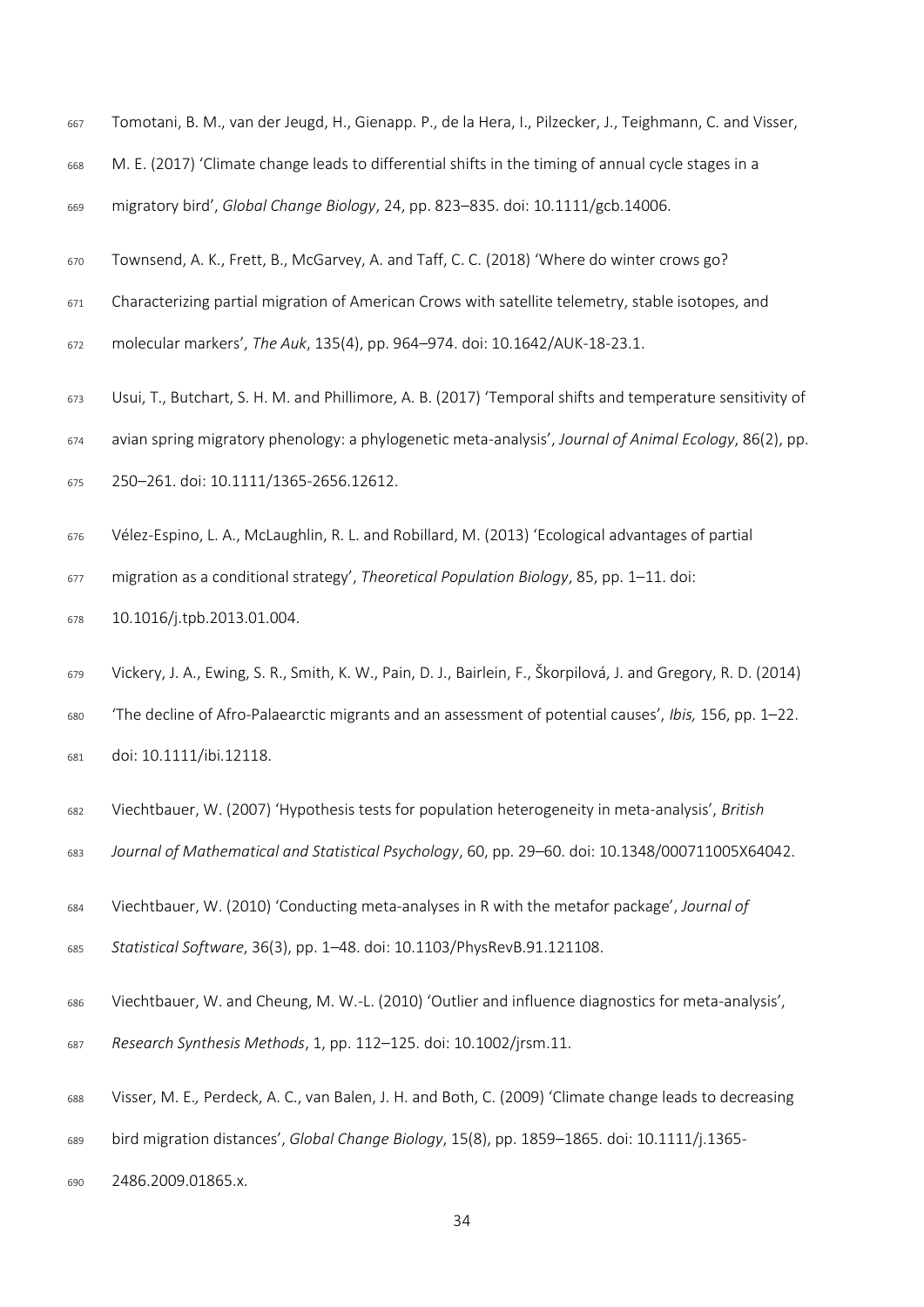- Visser, M. E., Both, C. and Lambrechts, M. M. (2004) 'Global climate change leads to mistimed avian reproduction', *Advances in Ecological Research*, 35, pp. 89–110. doi: 10.1016/S0065-2504(04)35005- 1.
- Van Vliet, J., Musters, C. J. M. and Ter Keurs, W. J. (2009) 'Changes in migration behaviour of
- blackbirds *Turdus merula* from the Netherlands', *Bird Study*, 56(2), pp. 276–281. doi:
- 10.1080/00063650902792148.
- Warkentin, I. G., James, P. C. and Oliphant, L. W. (1990) 'Body morphometrics, age structure, and partial migration of urban merlins', *The Auk*, 107, pp. 25–34.
- Wikelski, M.*,* Tarlow, E. M., Raim, A., Diehl, R. H., Larkin, R. P. and Visser, G. H. (2003) 'Avian
- metabolism: Costs of migration in free-flying songbirds', *Nature*, 423(6941), p. 704. doi:
- 10.1038/423704a.
- Wilcove, D. S. and Wikelski, M. (2008) 'Going, going, gone: Is animal migration disappearing?', *PLoS Biology*, 6(7): e188, pp. 1361–1364. doi: 10.1371/journal.pbio.0060188.
- Ydenberg, R. C., Butler, R. W., Lank, D. B., Smith, B. D. and Ireland, J. (2004) 'Western sandpipers have
- altered migration tactics as peregrine falcon populations have recovered', *Proceedings of the Royal*
- *Society B: Biological Sciences*, 271(1545), pp. 1263–1269. doi: 10.1098/rspb.2004.2713.
- Zúñiga, D., Gager, Y., Kokko, H., Fudickar, A. M., Schmidt, A., Naef-Daenzer, B. … Partecke, J. (2017)
- 'Migration confers winter survival benefits in a partially migratory songbird', *eLife*, 6: e28123. doi:
- 10.7554/eLife.28123.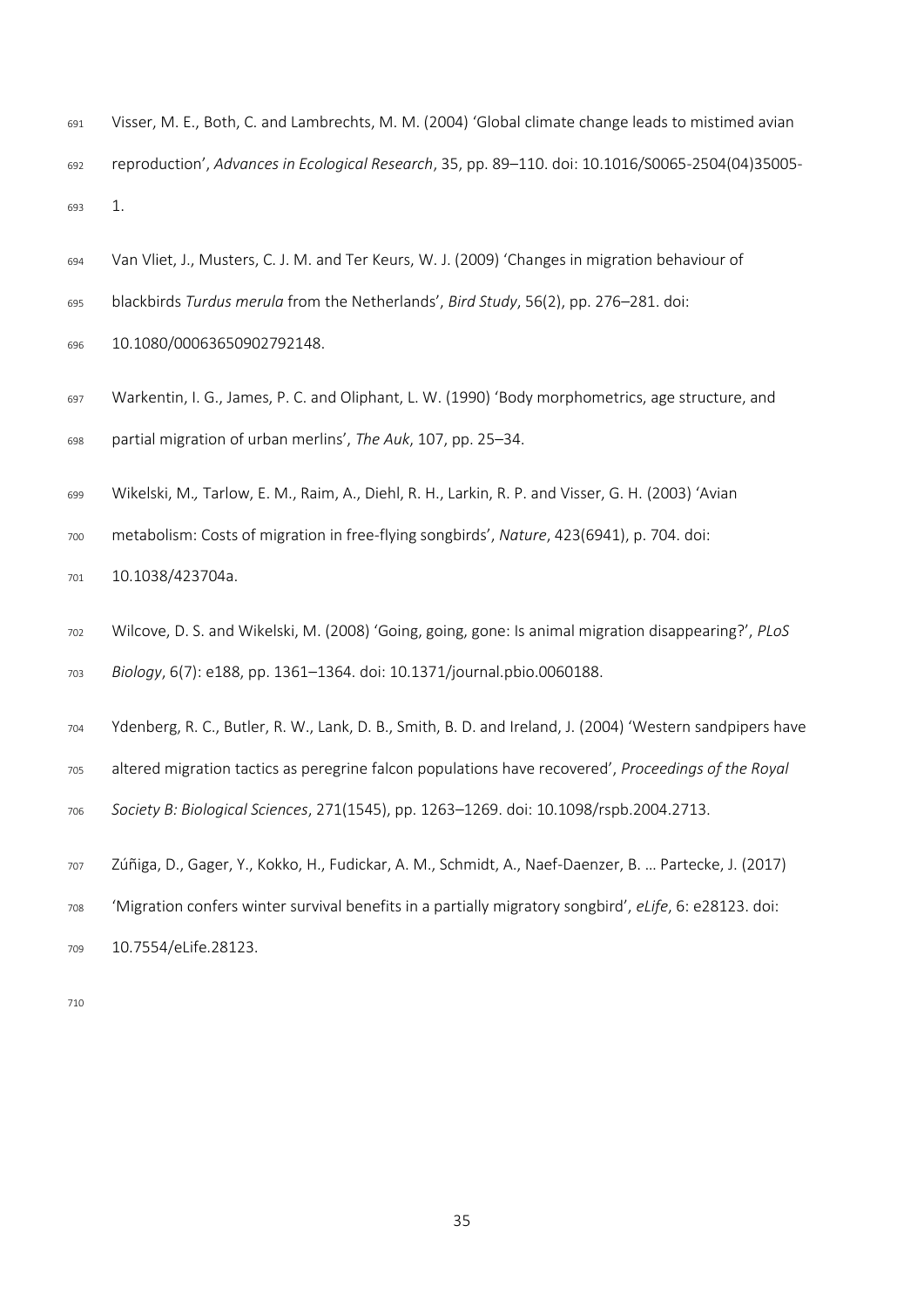#### DATA SOURCES

- Bai, M. L., Severinghaus, L. L. and Philippart, M. T. (2012) 'Mechanisms underlying small-scale partial migration of a subtropical owl', *Behavioral Ecology*, 23(1), pp. 153–159. doi: 10.1093/beheco/arr168.
- Bohlin, T., Pettersson, J. and Degerman, E. (2001) 'Population density of migratory and resident brown
- trout (*Salmo trutta*) in relation to altitude: Evidence for a migration cost', *Journal of Animal Ecology*,
- 70(1), pp. 112–121. doi: 10.1046/j.1365-2656.2001.00466.x.
- Ely, C. R. and Meixell, B. W. (2016) 'Demographic outcomes of diverse migration strategies assessed in
- a metapopulation of tundra swans', *Movement Ecology*, 4(10), doi: 10.1186/s40462-016-0075-8.
- Gillis, E. A.*,* Green, D. J., Middleton, H. A. and Morrissey, C. A. (2008) 'Life history correlates of
- alternative migratory strategies in American dippers', *Ecology,* 89(6), pp. 1687–1695.
- Grayson, K. L., Bailey, L. L. and Wilbur, H. M. (2011) 'Life history benefits of residency in a partially
- migrating pond-breeding amphibian', *Ecology*, 92(6), pp. 1236–1246. doi: 10.1890/11-0133.1.
- Green, D. J., Whitehorne, I. B. J., Middleton, H. A. and Morrissey., C. A. (2015) 'Do American dippers
- obtain a survival benefit from altitudinal migration ?' *PLoS ONE*, 10(4) : e0125734
- https://doi.org/10.1371/journal.pone.0125734.
- Grist, H.*,* Daunt, F., Wanless, S., Burthe, S. J., Newell, M. A., Harris, M. P. and Reid, J. M. (2017)

'Reproductive performance of resident and migrant males, females and pairs in a partially migratory

bird', *Journal of Animal Ecology*, 86(5), pp. 1010–1021. doi: 10.1111/1365-2656.12691.

- Hatase, H., Omuta, K. and Tsukamoto, K. (2013) 'A mechanism that maintains alternative life histories
- in a loggerhead sea turtle population', *Ecology*, 94(11), pp. 2583–2594. doi: 10.1890/12-1588.1.
- Hebblewhite, M. and Merrill, E. H. (2011) 'Demographic balancing of migrant and resident elk in a
- partially migratory population through forage-predation tradeoffs', *Oikos*, 120(12), pp. 1860–1870.
- doi: 10.1111/j.1600-0706.2011.19436.x.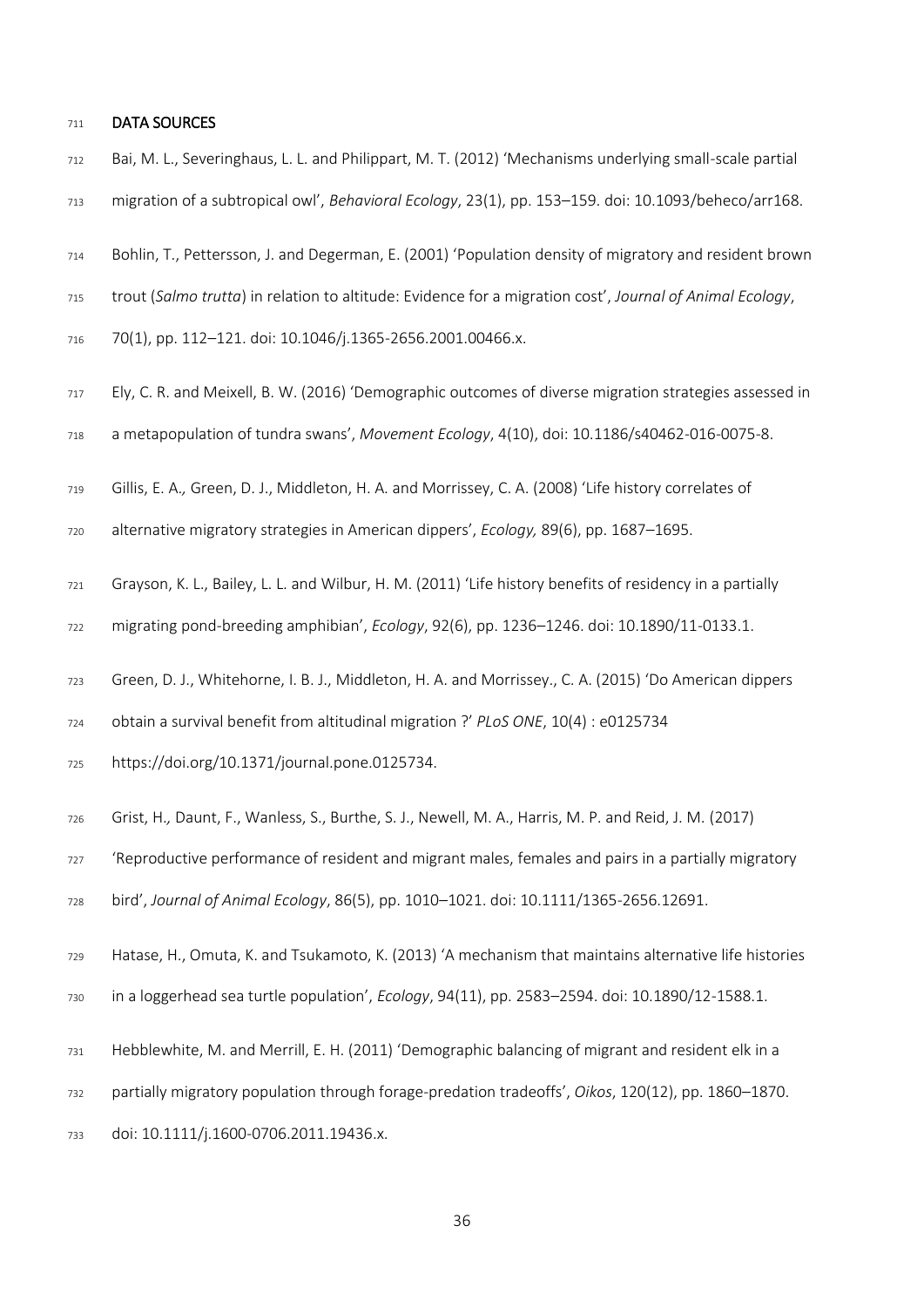- Hegemann, A., Marra, P. P. and Tieleman, B. I. (2015) 'Causes and consequences of partial migration
- in a passerine bird', *The American Naturalist*, 186(4), pp. 531–546. doi: 10.1086/682667.
- Henderson, C. R. (2014) 'Habitat quality influences migratory strategy of female white-tailed deer',
- *Unpublished MSc thesis: University of Montana, Missoula, MT, US*. Available at:
- http://scholarworks.umt.edu/etd/4368/.
- Lok, T.*,* Overdijk, O., Tinbergen, J. M. and Piersma, T. (2011) 'The paradox of spoonbill migration: Most
- birds travel to where survival rates are lowest', *Animal Behaviour*, 82(4), pp. 837–844. doi:
- 10.1016/j.anbehav.2011.07.019.
- Lok, T., Overdijk, O. and Piersma, T. (2015) 'The cost of migration: spoonbills suffer higher mortality
- during trans-Saharan spring migrations only', *Biology letters*, 11: 20140944. doi:
- 10.1098/rsbl.2014.0944.
- Massemin-Challet, S., Gendner, J-P., Samtmann, S., Pichegru, L., Wulgué, A. and Le Maho, Y. (2006)
- 'The effect of migration strategy and food availability on white stork *Ciconia ciconia* breeding success',
- *Ibis*, 148(3), pp. 503–508. doi: 10.1111/j.1474-919X.2006.00550.x.
- Morinville, G. R. and Rasmussen, J. B. (2003) 'Early juvenile bioenergetic differences between
- anadromous and resident brook trout (*Salvelinus fontinalis*)', *Canadian Journal of Fisheries and*
- *Aquatic Sciences*, 60(4), pp. 401–410. doi: 10.1139/f03-036.
- Morrissey, C. A. (2004) 'Effect of altitudinal migration within a watershed on the reproductive success
- of American dippers', *Canadian Journal of Zoology*, 82(5), pp. 800–807. doi: 10.1139/z04-042.
- Olsson, I. C. and Greenberg, L. A. (2004) 'Partial migration in a landlocked brown trout population',
- *Journal of Fish Biology*, 65(1), pp. 106–121. doi: 10.1111/j.0022-1112.2004.00430.x.
- Palacín, C., Alonso, J. C., Martín, C. A. and Alonso, J. A. (2017) 'Changes in bird-migration patterns
- associated with human-induced mortality', *Conservation Biology*, 31(1), pp. 106–115. doi:
- 10.1111/cobi.12758.